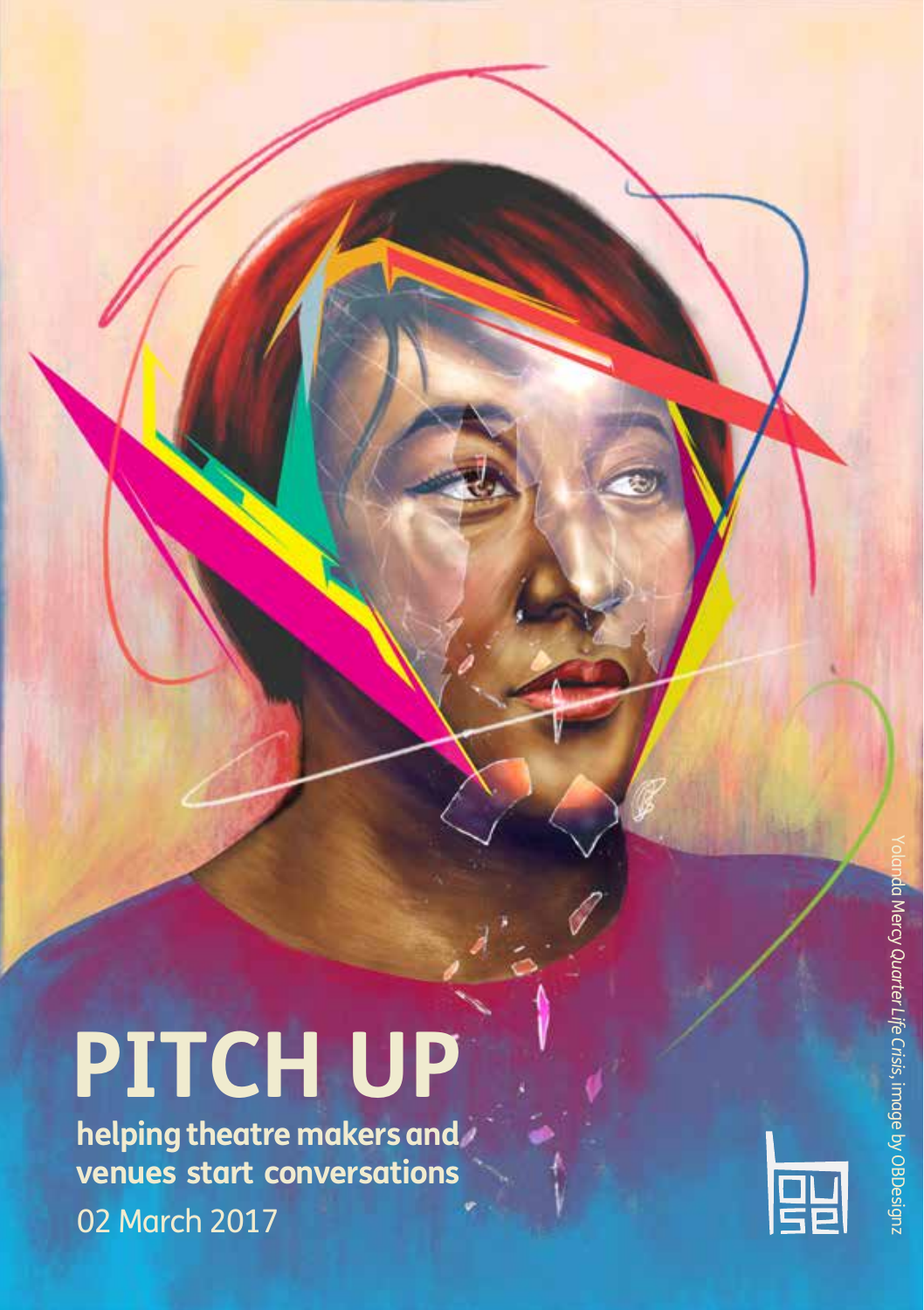# INTRODUCTION

house is an initiative aimed at better connecting theatre makers, audiences and venues across the South East. Pitch Up is one of the ways we're supporting that; a forum for sharing ideas in a spirit of openness and common purpose.

With our aim to support regional touring comes a responsibility to respond to the gaps that we're seeing in what's currently available. That's why we've put an emphasis on BAME theatre makers with this Pitch Up and why we've programmed a lot more 1minute Elevator Pitches than usual - because it's not simply about artists 'getting out there' but about a need for a wider set of connections and collaborations between artists, venues and producers. We have also timed today's event to coincide with our latest seed funding open call. These are investments of £3000-£8000 to support relationships between venues in the house network, and theatre makers or producers. We hope that this will encourage you to be bold when discussing potential collaborations today.

We're grateful to Ovalhouse for hosting us today. We share their ambition to see more of the diverse work that's being developed in London, reaching new audiences beyond the capital. And we hope that the conversations you have today can be a part of that.

## **PARTNERS**



## **house**

Supporting venues across the South East to improve the range, quality and audience for contemporary theatre, house is supported by Arts Council England and Esmée Fairbairn Foundation and delivered by Farnham Maltings.

housetheatre.org.uk



## **Ovalhouse**

A development and performance space for experimental, radical and overlooked artists, Ovalhouse is known for theatre, performance and participation that speaks to a world beyond the mainstream.

ovalhouse.com

![](_page_1_Picture_13.jpeg)

![](_page_1_Picture_14.jpeg)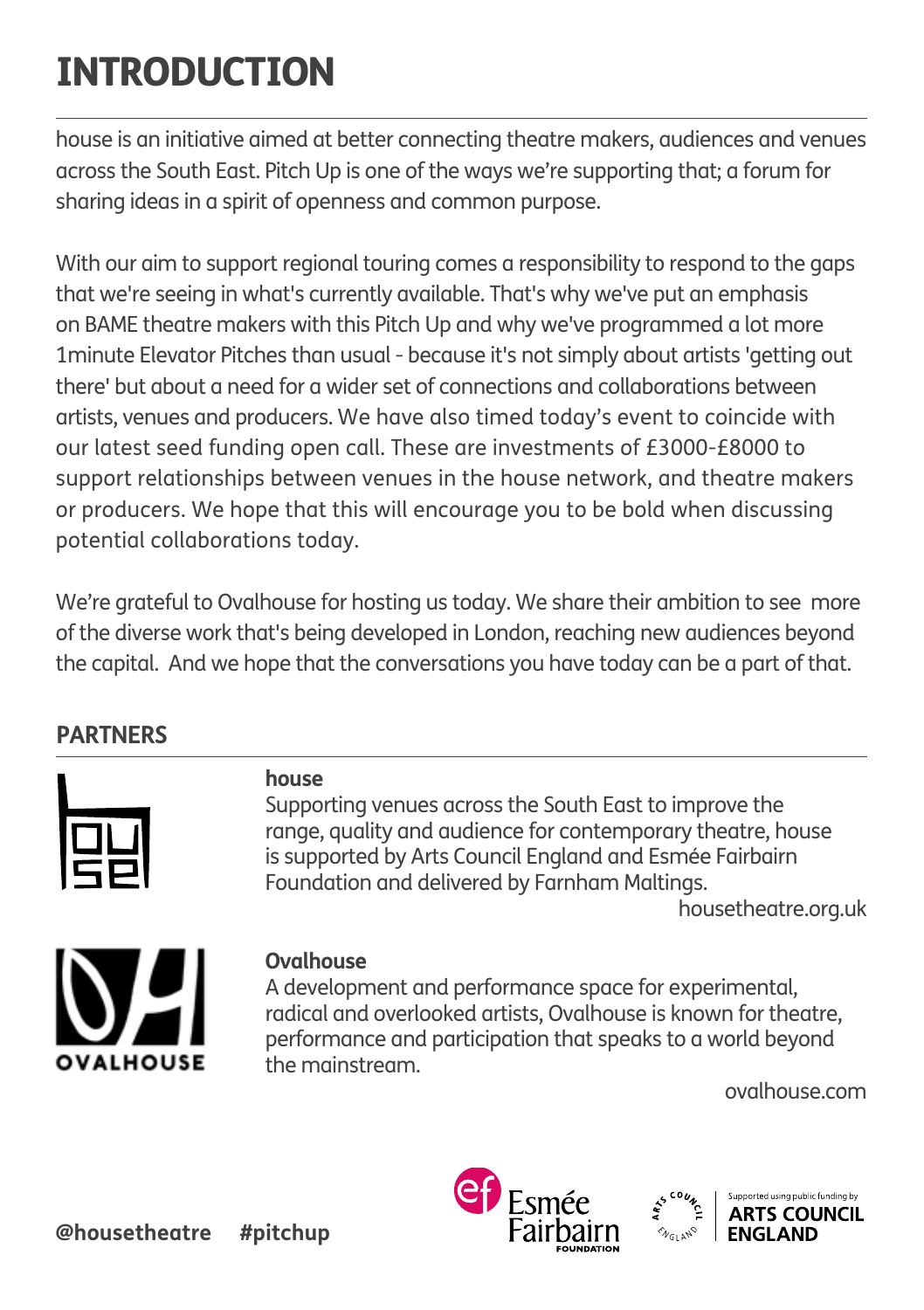#### **NICK MAKOHA and FUEL** The Dark

![](_page_2_Picture_1.jpeg)

A new one-person live literature experience by awardwinning poet Nick Makoha, produced by Fuel.

On a November evening in 1978, after eight years of civil war, Nick Makoha and his mother fled their homeland of Uganda. Many people were displaced, thrown into unfamiliar environments and forced to find a new home in the world.

*The Dark* is Nick's poetic retelling of his experience and that of others affected; a series of voices echoing from varying states of darkness. What unfolds is a story of those who find themselves exiled, with allegiances split between their birthplace and their new country.

Currently in its first phase of development as part of Ovalhouse's FiRST BiTE series and supported by Arts Council England.

## **Contact**

Main contact: Hattie Gregory, Fuel Website: nickmakoha.com

Email: hattie@fueltheatre.com Twitter: @NickMakoha, @FuelTheatre

## **About Nick Makoha**

![](_page_2_Picture_10.jpeg)

Nick Makoha is a poet, playwright, performer, activist and mentor and winner of the 2015 Brunel African Poetry Prize.

Makoha's theatre projects include *My Father and Other Superheroes*, a one-person show he wrote and performed in the UK, Europe and the US and *The Spalding Suite*, a show inspired by the UK's basketball subculture that toured the UK in 2015.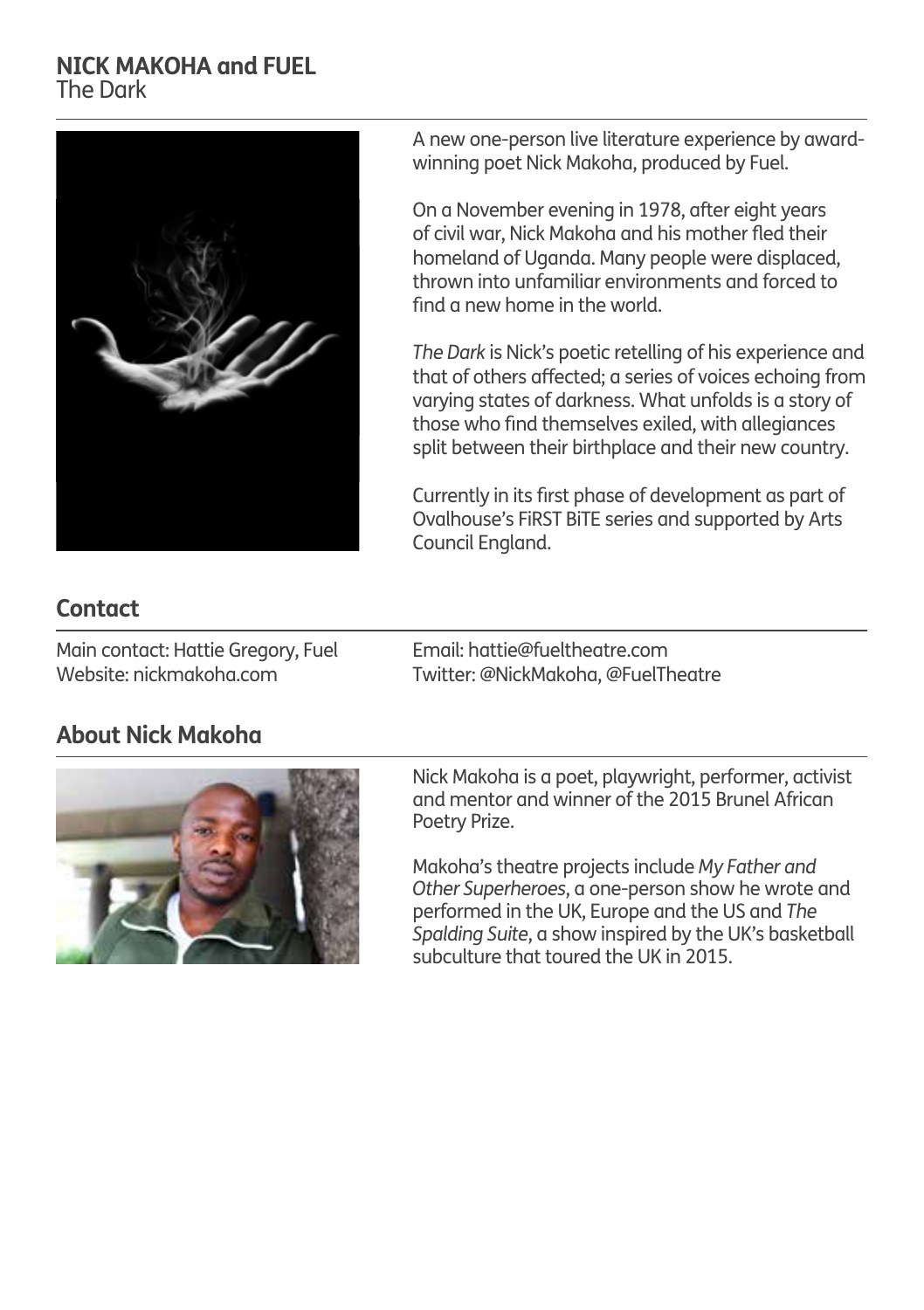## **THE THELMAS** Coconut by Guleraana Mir

![](_page_3_Picture_1.jpeg)

"Ever feel like you are constantly disappointing everyone?"

Meet Rumi, a British Pakistani woman. Born and brought up as a Muslim, Rumi spends more time enjoying fine wine and bacon than at the mosque. When she meets Simon, a white guy, she hopes that his decision to convert to Islam will be enough to keep everyone happy. However, as Simon begins to explore his faith, Rumi's world spins off its axis in ways she could never have predicted.

Originally written as a short one-woman play for *Ladylogue! i*n 2014, *Coconut* is currently in development with The Thelmas and has been supported by Park Theatre's *Script Accelerator 16* and New Diorama's BAMER programme.

## **Contact**

Main contact: Madelaine Moore Website: thethelmas.co.uk

Email: info@thethelmas.co.uk Twitter: @TheThelmas

## **About The Thelmas**

![](_page_3_Picture_9.jpeg)

The Thelmas are dedicated to the development and promotion of female writers and makers, and committed to promoting the work of unheard voices, and to supporting BAMER stories.

Seeking out bittersweet stories that lie outside the traditional female and BAMER stereotypes, The Thelmas empower women to create theatre that is big, bold and emotionally resonant.

## **Other projects**

![](_page_3_Picture_13.jpeg)

#### **Ladylogue!**

An evening of female monologues by emerging female writers. Produced in 2014 and 2015 for soldout runs at the Camden Fringe, *Ladylogue!* picked up four and five star reviews.

*"An all-female cast and crew making theatre that people like - maybe that's the best kind of feminism."* View from the Gods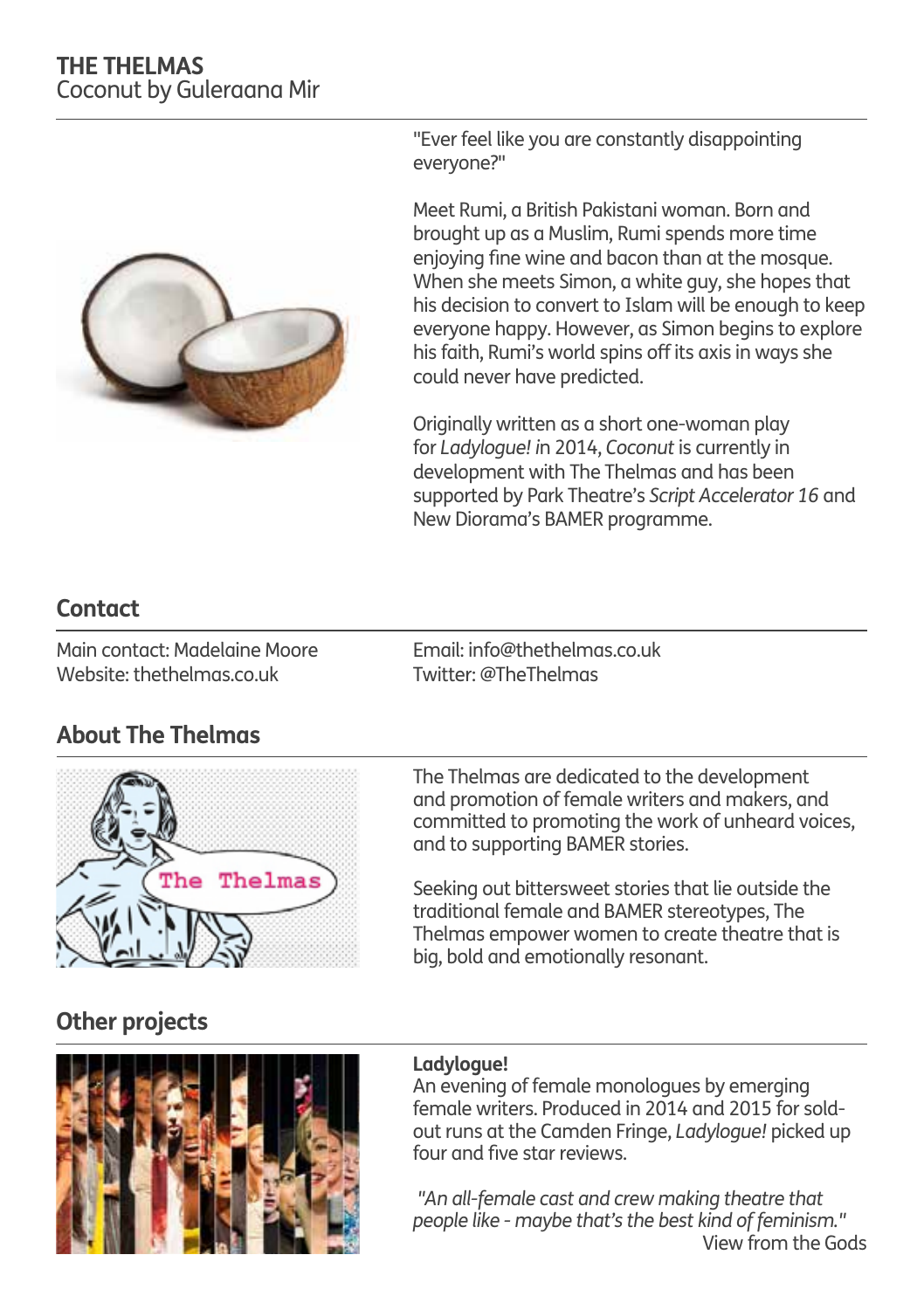#### **PHOEBE MCINTOSH** Dominoes

![](_page_4_Picture_1.jpeg)

*Dominoes* focuses on Layla, a history teacher on the cusp of marrying Andy. Having the same surname as her fiancé used to be cute until Layla discovers that they might have a shared history; one she finds unsettling and a threat to her friendships, sense of identity and the wedding itself. Were her enslaved ancestors owned by his slave-owner forefathers?

Can she be a 'domino' - a little bit of both black and white - or must she choose between marrying Andy and 'carrying on the ownership', or picking a side and 'honouring her roots'?

*Dominoes* is a 60-minute solo show that presents the mixed-race experience in a bold and thoughtprovoking way and asks if the difficulties of the past will always pose a threat to the future, and if discovering your identity means picking a side.

## **Contact**

Main contact: Phoebe McIntosh Website: phoebemcintosh.com

## **About Phoebe McIntosh**

![](_page_4_Picture_8.jpeg)

Phoebe McIntosh is a London-based actress and

Email: P\_mcintosh@ymail.com Twitter: @Phoebe\_McIntosh

writer. Since graduating from the MA Acting course at London's Arts Educational, she has gained many diverse and exciting credits.

In 2013 she produced and performed her first play, *The Tea Diaries*, in sell out runs at the Edinburgh Fringe and The Tea House Theatre, Vauxhall.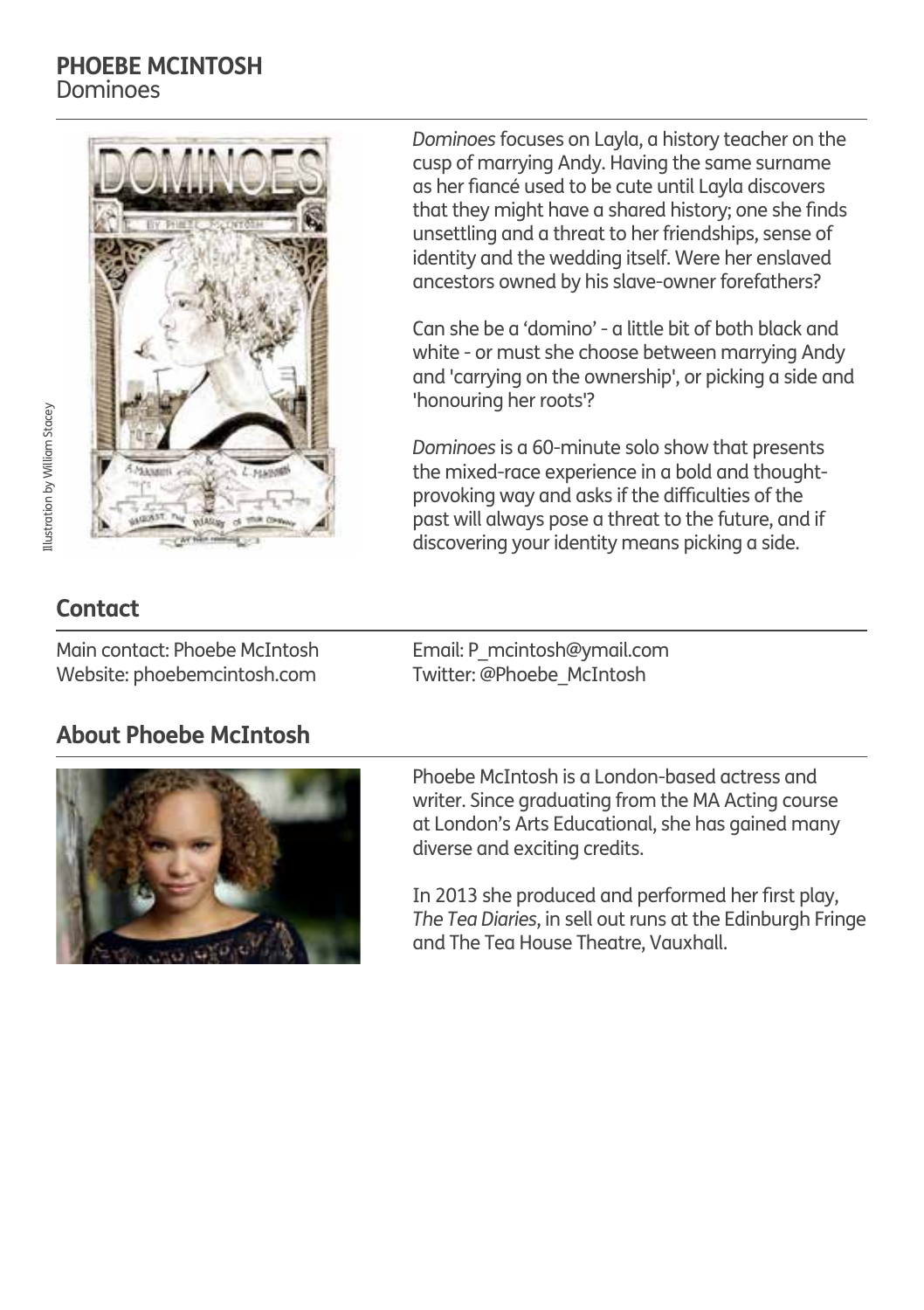### **THE PLACE THEATRE and TOWNSEND PRODUCTIONS** We Are The Lions Mr Manager

![](_page_5_Picture_1.jpeg)

At the heart of this project will be Townsend Productions' new play, *We Are The Lions, Mr. Manager*  by Neil Gore. Employing the company's accessible and entertaining style to tell the important and ispirational story of Jayaben Desai and the Grunwick Strike.

In the summer of August 1976 Desai led a group of South Asian workers out of a London film-processing factory to demand their right to be treated with dignity and to be represented by a union.

The high profile two-year strike changed the perception of Asian women in wider society and challenged trade unions to recognise the rights of BAME and women workers. At its height, 20,000 people took to the streets to support the 'strikers in saris' and Desai's influence was recently recognised by BBC Radio 4's 2016 Women's Hour Power List.

## **Contact**

Main contact: Laura Pottinger Website: theplacebedford.org.uk

## Email: lp@theplacebedford.org.uk Twitter: @theplacebedford, @townsendprod

## **About The Place Theatre**

![](_page_5_Picture_9.jpeg)

The Place Theatre, Bedford, is a busy community venue, presenting theatre, music, film and spoken word, but with a particular emphasis on politically progressive work and issue based theatre that explores concerns relevant to our local audiences.

The venue supports an active voluntary theatre sector and emerging professional artists. Townsend Productions is its first professional resident company.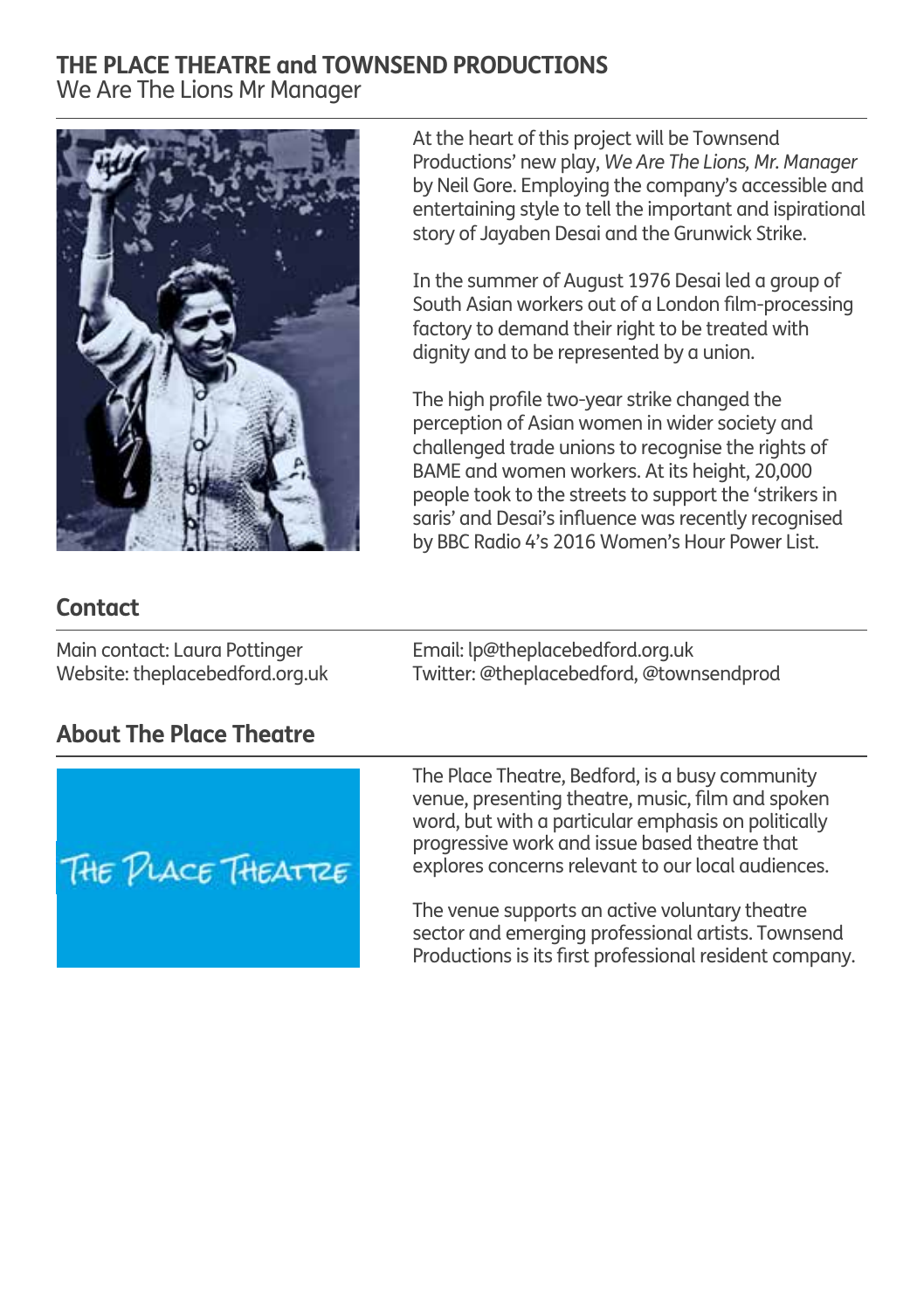## **NOUVEAU RICHE** Timbuktu

![](_page_6_Picture_1.jpeg)

*Timbuktu* is a candid portrait of racial and economic injustice, hyper-masculinity, love and pain.

The play is told from the perspective of four articulate young men during the aftermath of another murder on their Council Estate. *Timbuktu* weaves together movement, poetry, storytelling and direct address in a journey that travels through some of the harsh realities of our time, towards healing and transformation.

With the support of Ovalhouse and Rich Mix, Nouveau Riche researched the play with young black men aged 16-25. *Timbuktu* subsequently received standing ovations for readings at Arcola Theatre and at Bush Theatre's *Black Words Black Lives* festival.

## **Contact**

Main contact: Ryan Calais Cameron Email: info@nvrch.co.uk Website: facebook.com/nvrch/

## **About Nouveau Riche**

![](_page_6_Picture_9.jpeg)

Nouveau Riche is a cross-artform creative movement founded in 2014 by Ryan Calais Cameron and Shavani Seth to discover, nurture and produce unique stories that are both educational and entertaining.

Ryan Calais Cameron is a writer and actor. He is part of Soho Theatre's Writers Lab and is working on commissions for Arcola Theatre, PLAYtheatre, and Camden Peoples Theatre.

## **Other projects**

![](_page_6_Picture_13.jpeg)

#### **Cascade**

Ryan Calais Cameron's second full length play explores identity, power, and the racial stereotypes that condition British behavior. A young black man and a white police officer collide on the night of a new wave of London riots, post Brexit. Their conversation twists and turns through layers of our current status quo as the characters hurtle towards a thrilling, inescapable fate.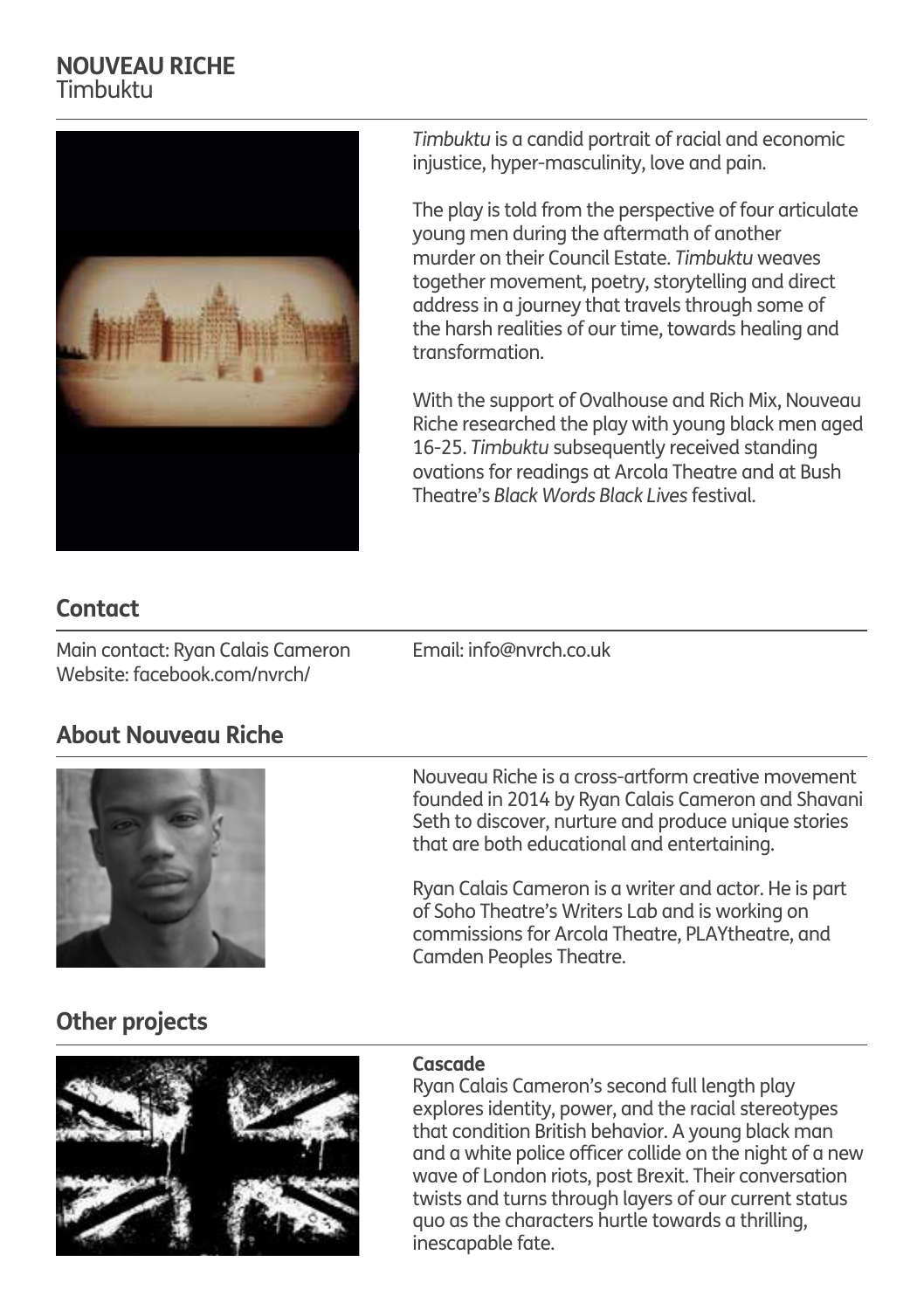![](_page_7_Picture_1.jpeg)

#### **BLACK THEATRE LIVE**

A pioneering national consortium of eight regional theatres led by Tara Arts, committed to effecting change nationally for BAME touring theatre through a sustainable 3-year programme of national touring, structural support and audience development.

Main contact: Jonathan Kennedy Email: jonathan@tara-arts.com Website: blacktheatrelive.co.uk | Twitter: @BlackTLive

#### **LIGHTHOUSE**

Lighthouse aims to be the leading arts centre in the South West by developing talent, enabling great quality work, being a cultural leader for the South West, and a leading employer within the arts industry and locally in Poole.

Main contact: Stephen Wrentmore Email: stephen.wrentmore@lighthousepoole.co.uk Website: lighthousepoole.co.uk | Twitter: @LighthousePoole

#### **THE SPRING ARTS AND HERITAGE CENTRE**

![](_page_7_Picture_9.jpeg)

The Spring is a small place where big things happen. One of the few integrated arts and heritage centres in the UK, The Spring uses this position to create innovative programmes to inspire and engage the residents of Havant Borough and the surrounding region.

Main contact: Jemma Corbin Email: jemmac@thespring.co.uk Website: thespring.co.uk | Twitter: @the\_spring

![](_page_7_Picture_12.jpeg)

#### **CULTURE DEVICE DANCE PROJECT** Waiting for Godot

A cutting edge dance company for professional dancers with Down's Syndrome based at Hackney Showroom. Their surreal remake of *Waiting For Godot* will see the company's artists collaborating with theatre director Sam Curtis Lindsay and choreographer Daniel Vais.

Main contact: Daniel Vais Email: culturedevice@gmail.com Website: culturedevicedanceproject.com | Twitter: @culturedevice

![](_page_7_Picture_16.jpeg)

#### **CRYING IN THE WILDERNESS PRODUCTIONS** Kabad (working title)

Crying in the Wilderness aims to create a pan-continental, interdisciplinary theatrical practice. *Kabad* is a new play for an ensemble of five women, telling the epic story of Sarai, the matriarch of a nomadic community whose leadership is under threat.

Main contact: Paul Anthony Morris Email: Paulmorris65@msn.com | Twitter: @cryingwilderness Website: cryinginthewildernessproductions.com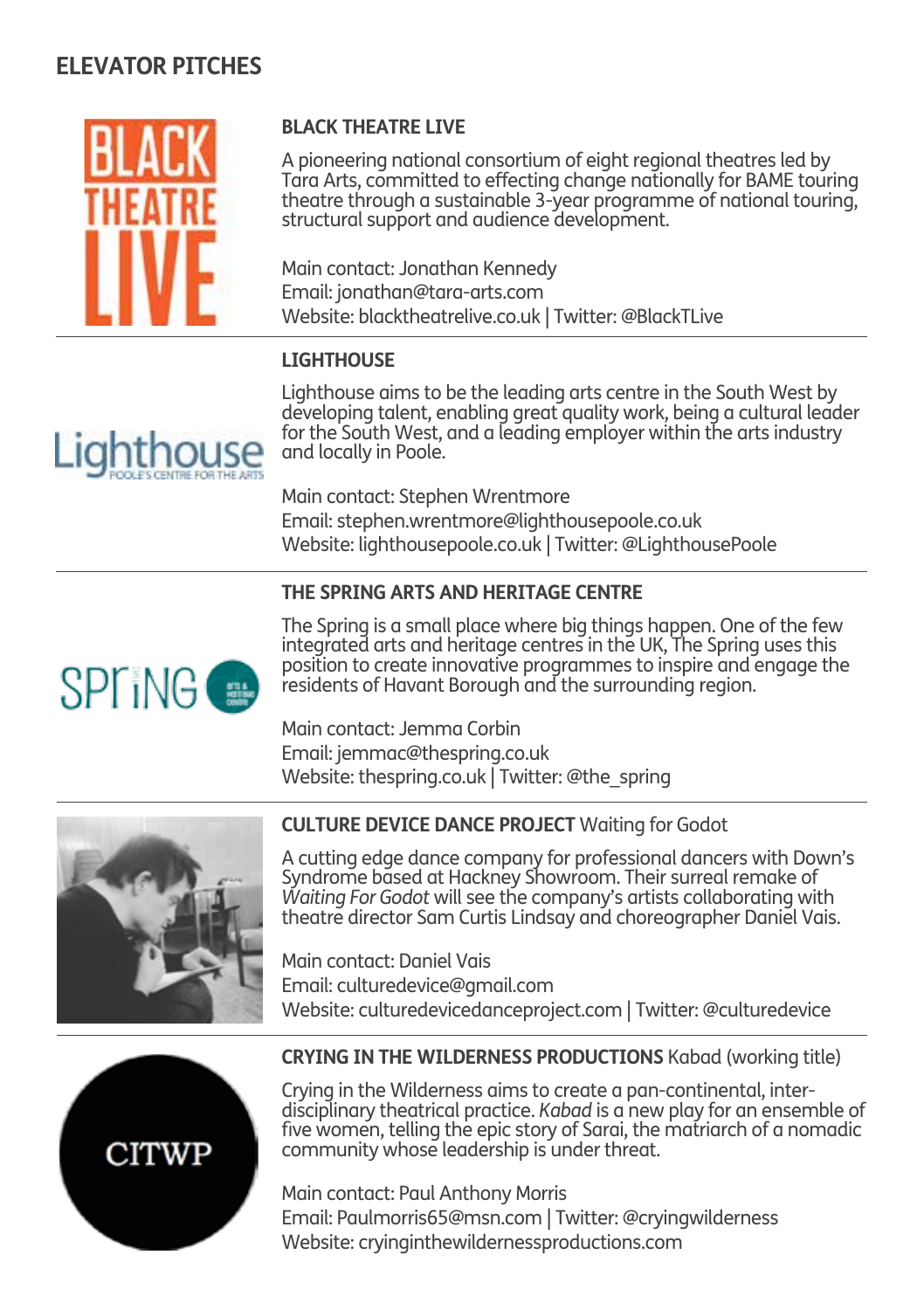![](_page_8_Picture_1.jpeg)

#### **AYO-DELE EDWARDS** Becoming

Ayo-Dele is an actress and singer-songwriter who has worked with West Yorkshire Playhouse, Ovalhouse and The Royal Court. *Becoming* is a story of migration, identity, family and faith between London and Nigeria, performed by Ayo-Dele accompanied by three musicians.

Main contact: Alison Holder Email: alisonrholder@icloud.com Website: ayo-dele.com | Twitter: @ay0dele

#### **CREATIVE ARTS EAST**

![](_page_8_Picture_6.jpeg)

A rural touring scheme that aims to provide memorable and uplifting arts experiences that enrich community life. By working in partnership with local volunteers, the scheme brings high quality and affordable arts events to the rural communities of Norfolk and Suffolk.

Main contact: Karen Kidman Email: karen@creativeartseast.co.uk Website: creativeartseast.co.uk | Twitter: @CreativArtsEast

![](_page_8_Picture_9.jpeg)

#### **SHARMILA CHAUHAN** Flip Side

Writer of Kali Theatre's acclaimed, *The Husbands*, Sharmila Chauhan's *Flip Side* imagines a future of over population and limited resources in which couples are vetted by the state's compulsory Love Lab to see if their relationships can withstand the strain of parenthood.

Main contact: Sharmila Chauhan Email: sharmilathewriter@gmail.com Website: sharmilathewriter.com | Twitter: @sci\_literati

![](_page_8_Picture_13.jpeg)

#### **WATFORD PALACE THEATRE**

A 21st century producing theatre, making new work across theatre, dance, outdoor arts and digital. As well as commissioning and producing plays from new and established writers, the theatre supports the work of resident companies, Rifco Arts and Tiata Fahodzi.

Main contact: Sophie Curtis Email: sophiec@watfordpalacetheatre.co.uk Website: watfordpalacetheatre.co.uk | Twitter: @watfordpalace

![](_page_8_Picture_17.jpeg)

#### **TAI AWA**

Talawa launches MAKE to bring its artist development work together and consolidate its community of Black British artists. Grassroots workshops, masterclasses and career support will complement Studio Firsts, Talawa Firsts, script reading service, TYPT and Creating Routes.

Main contact: Mimi Findlay Email: mimi@talawa.com Website: talawa.com | Twitter: @TalawaTheatreCo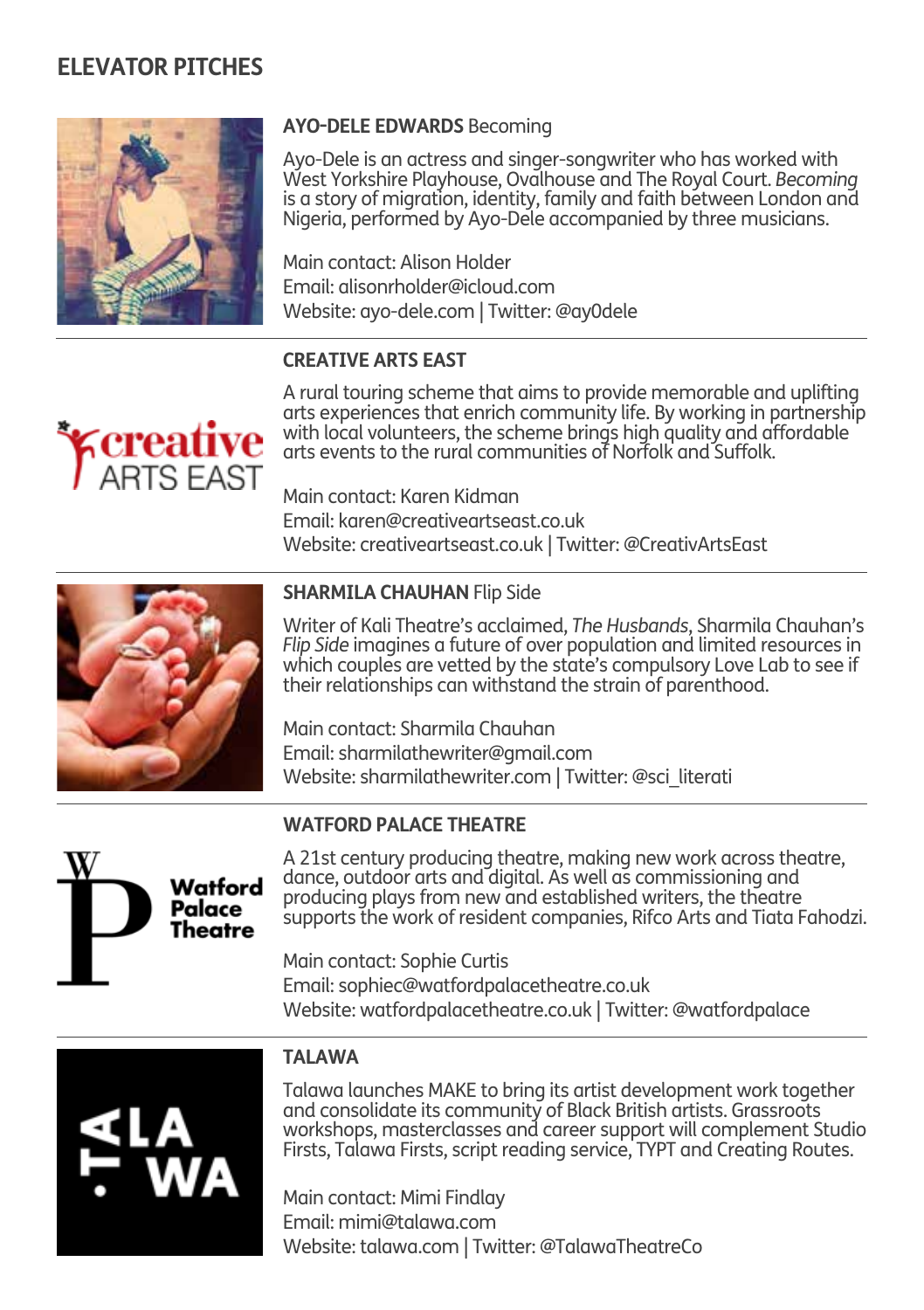## **YOLANDA MERCY** Quarter Life Crisis

![](_page_9_Picture_1.jpeg)

Following the success of her debut solo show *On The Edge of Me*, Yolanda Mercy is back with her coming of age comedy. Featuring live music, audience participation and a special guest from the local community, *Quarter Life Crisis* presents an upbeat take on the millennial phenomenon of big dreams, no cash, going viral, Youtube tutorials, having numerous zero hour contracts, surrendering the Young Persons Railcard and trying desperately to cheat adulthood.

What does it mean to be an adult and when do you become one?

*Quarter Life Crisis* was seed commissioned by Ovalhouse and is supported by Arc Stockton and Third Angel. It will be accompanied by wrap around workshops called *The Millennial Hour*, which include CPD sessions, talkbacks and fun games.

## **Contact**

Main contact: Yolanda Mercy Website: yolandamercy.com Email: info@yolandamercy.com Twitter: @yolandamercy

## **About Yolanda Mercy**

![](_page_9_Picture_10.jpeg)

Yolanda Mercy is an actor and playwright. She is currently Associate Artist at Ovalhouse and has been resident at the Almeida Theatre and Roundhouse. Yolanda's shows seamlessly incorporate dark comedy, spoken word and audience participation to tell stories that are centred around the diverse and contemporary world that we inhabit. Described as "relatable, funny and very honest", she has toured her work across the UK.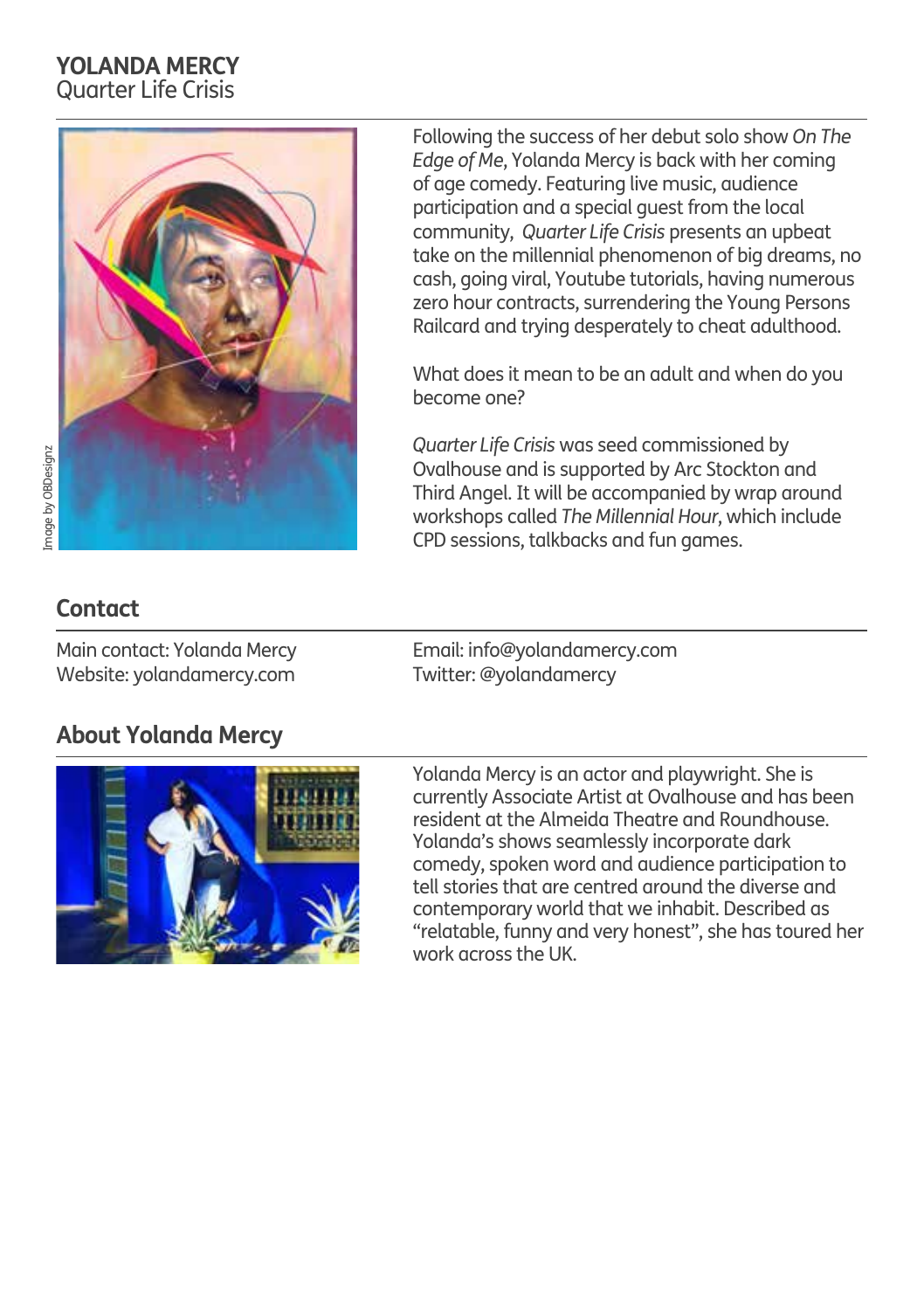#### **LUTON CULTURE and NEW WAVE THEATRE** A Serious Business by David Florez

Luton Culture is working with New Wave Theatre to prodce and tour David Florez's play, *A Serious Business*, with an initial small scale tour planned for March/April 2018.

A TV commissioner, a famous young British-Asian comedian and his aging agent wrangle over a new contract towards a tensely fraught climax. A state-ofthe-nation play about censorship, racial stereotyping, box-ticking and changing cultural values.

Responding to the limited stock of touring theatre that can both satisfy a wide theatre audience whilst meaningfully addressing current issues, Luton Culture wants to help develop excellent new writing, showcasing creative talent from diverse backgrounds, and producing work that audiences find easily accessible.

Email: ellen.waghorn@lutonculture.com Twitter: @LutonCulture, @NewWaveTheatre

## **Contact**

Main contact: Ellen Waghorn Website: lutonculture.com

**About Luton Culture**

# **Luton Culture**

Luton Culture showcases high quality arts and culture across three inspiring heritage sites; Stockwood Discovery Centre, Wardown Museum and The Hat Factory Arts Centre. They also deliver communityfocused Library services, arts in the public realm, engagement projects and a programme for the Library Theatre in Luton Central Library. They actively support artistic talent, creativity and skill through their growing programme of development opportunities.

![](_page_10_Picture_10.jpeg)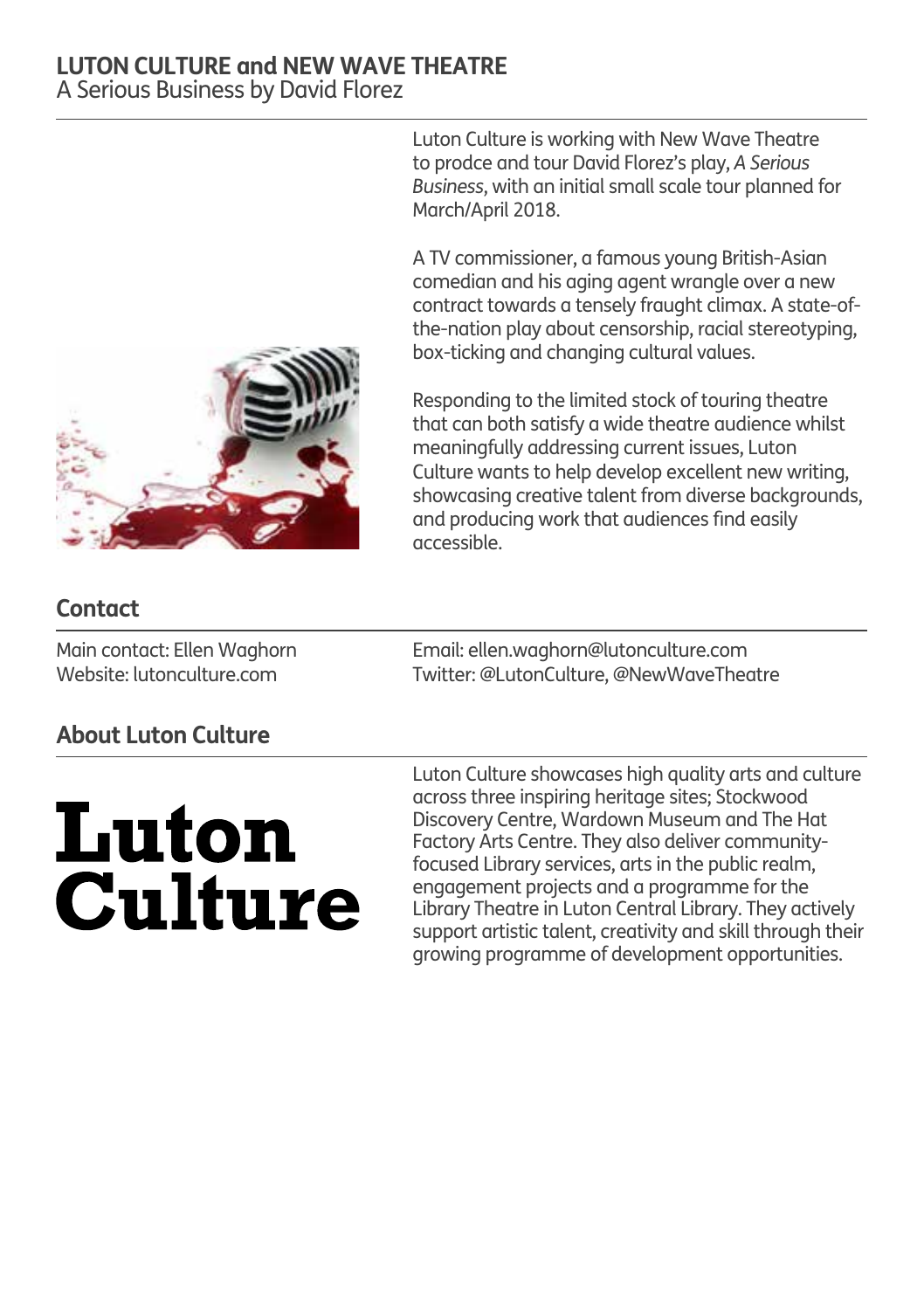## **SOMETHING UNDERGROUND THEATRE COMPANY** Fucking Foreigners

![](_page_11_Picture_1.jpeg)

Micky is a young journo from Britain's most xenophobic newspaper. She is on the hunt for a story that will help boost the case for Brexit and decides to go undercover on a Greek beach, hoping to find ISIS infiltrators among the refugees. Instead she meets Saif, falls for him, becomes disillusioned with her mission, becomes pregnant. Only then does she discovers that he's exactly the nemesis she's been trying to expose. Or is he?

An ambitious mid-scale play about migration, leaky boats and leaky borders, anti-EU media, Syria, Iraq, Chilcot, truck attacks, Brexit, mistaken identities, compassion and love.

Working with migrant and middle eastern actors, music and language, Something Underground will bring together the creative rivers of diverse worlds.

## **Contact**

Email: mail@jonathan-brown.co.uk Twitter: @somethingunder Main contact: Jonathan Brown Website: somethingunderground.co.uk

## **About Something Underground Theatre Company**

## **SOMETHING** UNDERGROUND

Founded in 2006, Something Underground's work ranges from fully-scripted plays to physical theatre, long-form improvisation and storytelling.

A regular award-winning feature at the Brighton Fringe, Something Underground are minimalist in their use of props and set, inviting audiences to use their imaginations as performers use physicality, voice, music and lighting to conjure different worlds.

## **Other projects**

![](_page_11_Picture_12.jpeg)

#### **You Can't Watch This Play**

A wildly subversive, newly-discovered-eachperformance journey, with live piano score and in-themoment plunges into worlds you've been told "DO NOT EXIST!" (and to keep quiet about them).

*"...an off-kilter wild-man, elemental myths you'll hear around a fire…..hypnotically unpredictable"*

The Stage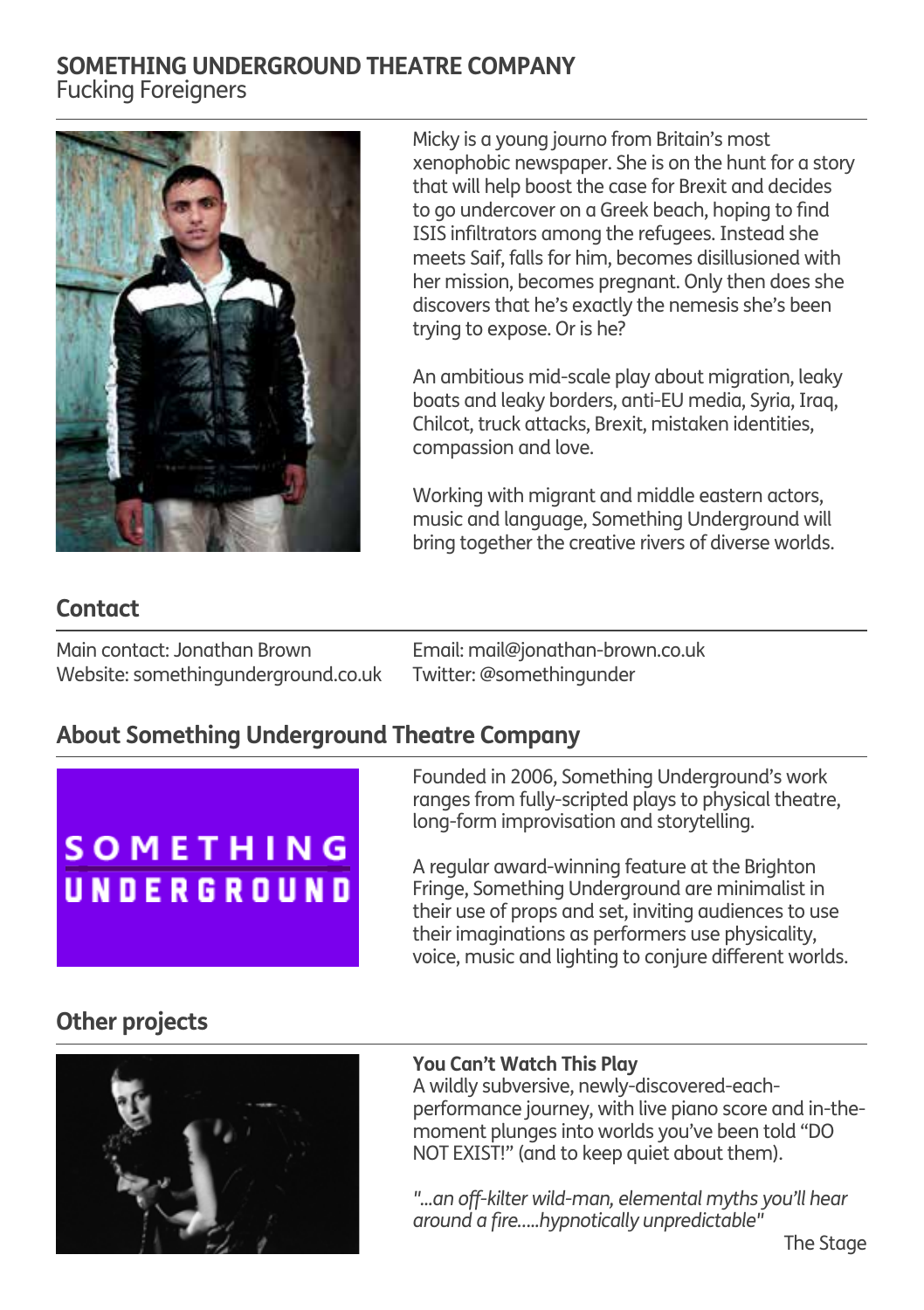#### **HELEN SEYMOUR** To Helen Back

![](_page_12_Picture_1.jpeg)

Helen Seymour built a hospital in her head and now she wants to put it around an audience in your theatre. Following an Arts Council funded development period supported by Wise Words, Penned in the Margins, Apples and Snakes, and Gulbenkian, *To Helen Back* (say it out loud) is now tourready and is like nothing you've seen before.

*A*n hour long spoken word/comedy/performance art show directed by Hannah Silva, *To Helen Back* analyses sickness, health and what it really means to recover. Helen Seymour admits you into a surreal hospital to create a funny, unique and powerful theatrical experience. So come on, be on the look-out while Helen sneaks around wards, X-Ray Rooms and cupboards to discover the bizarre, the bemusing and the ba….ah, well that would be telling.

## **Contact**

Main contact: Helen Seymour Website: whatthehelen.net

Email: spokenwordhelen@gmail.com Twitter: @HeronSeasaw

## **About Helen Seymour**

![](_page_12_Picture_8.jpeg)

Helen Seymour is a spoken-poet-word-artist-humanperformance-person. Pretty snazzy, eh?

Before writing her debut show, she spent most of her stage time pretending to be a bear. She's also a bit obsessed with death but in quite a charming way. If she wasn't a spoken word human performance person she thinks she'd be a pharmacist from the past.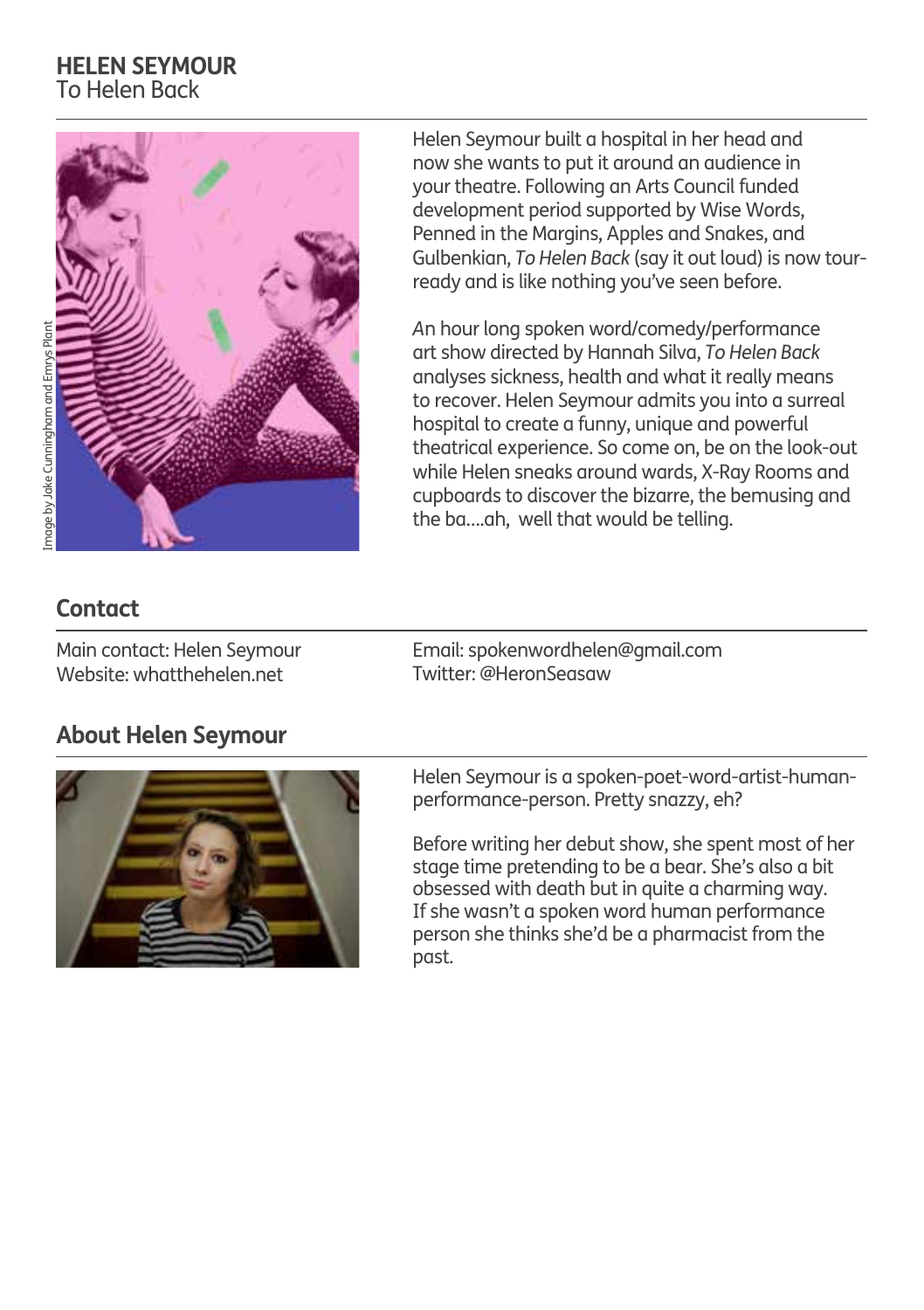#### **PITCH LAKE PRODUCTIONS** Ain't I A Woman Too?

![](_page_13_Picture_1.jpeg)

Mary Seacole and Florence Nightingale reside in Heaven. When a new arrival faints and a nurse is called, the two women, pitted against each other down below, meet for the first time. In a nearby tea house they discuss their lives, war, the NHS and who's who in heaven. *Ain't I A Woman Too?* is a play about how wars impact on society and the recognition of women's achievements throughout history.

Mary Seacole and Florence Nightingale were both nurses during the Crimean War. The difference in their stories comes from their heritage and how this changed the way they were perceived. The play is inspired by the ongoing attempts to discredit Mary Seacole, most recently the opposition from Nightingale supporters to the 12 year campaign to erect a Mary Seacole statue. The statue was finally unveiled in 2016.

## **Contact**

Main contact: Michelle Inniss Website: pitchlakeproductions.com Email: pitchlakeproductions@gmail.com Twitter: @PitchLakeProd

## **About Pitch Lake Productions**

![](_page_13_Picture_8.jpeg)

Founded by Cara Nolan, Cathy Tyson and Michelle Inniss in December 2014 to put BAME characters at the centre of their own story, Pitch Lake Productions was formed to address the lack of leading roles in British Theatre for BAME mid-career actors in particular. The company's first production was of Inniss's debut play, *She Called Me Mother*. Commissioned by Black Theatre Live, the show toured to fourteen venues nationwide.

## **Other projects**

#### **They Know Not What They Do**

When a grieving mother and her son's young killer are face to face, who will find the strength to understand and who will lose control?

Starring BAFTA and Golden Globe nominated Cathy Tyson, Inniss's second play focuses on forgiveness and the role of restorative justice in the criminal justice system. This will be produced in Autumn 2017.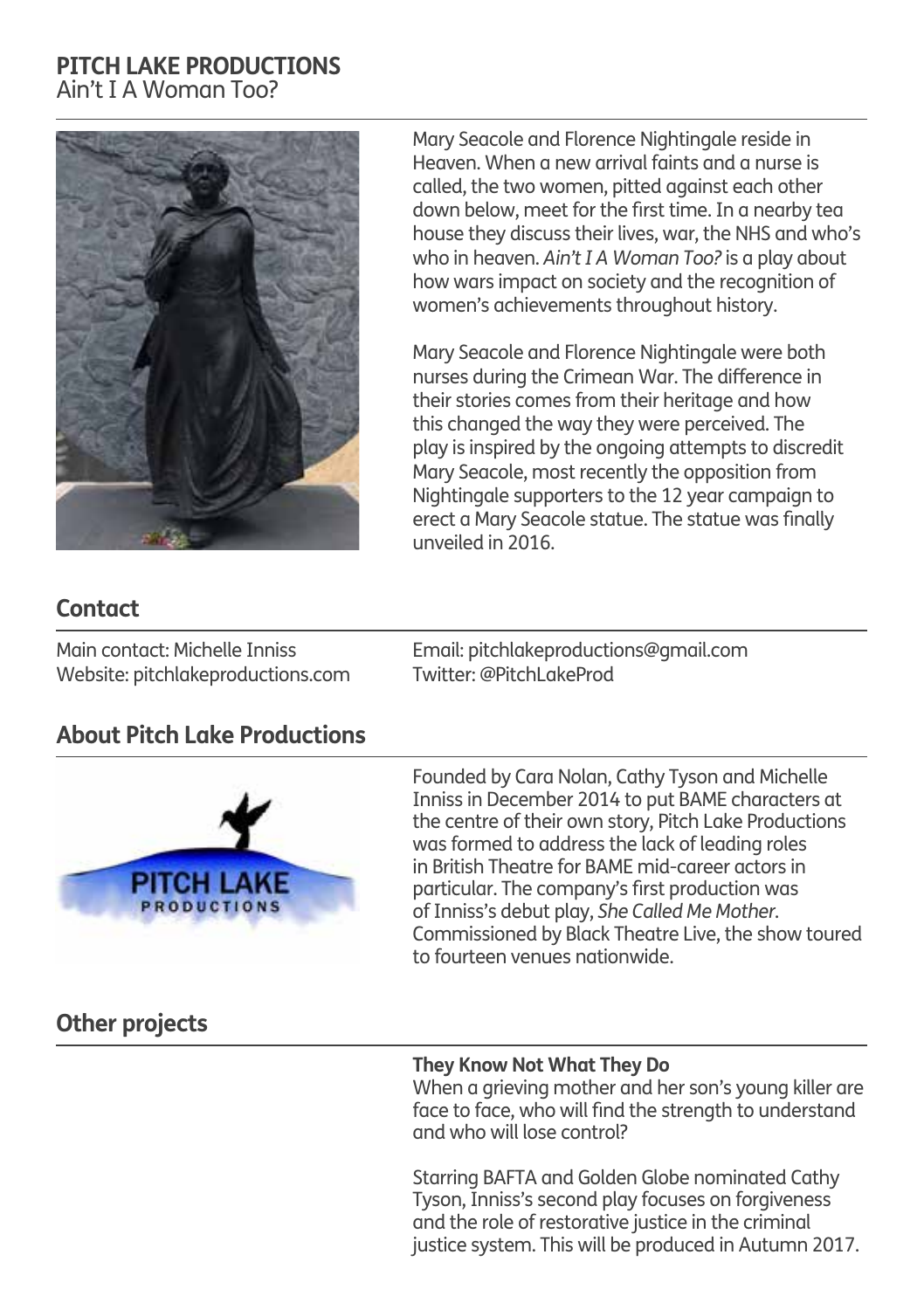![](_page_14_Picture_1.jpeg)

#### **THEATRE ROYAL BURY ST EDMUNDS**

A 350 seat venue and National Trust property, with a year round programme of theatre and entertainment serving the East Anglian heartlands. A creative organisation, presenting work by a wide range of visiting companies, as well as producing theatre for UK touring.

Main contact: Karen Simpson Email: karen@theatreroyal.org Website: theatreroyal.org | Twitter: @TheatreroyalBSE

![](_page_14_Picture_5.jpeg)

#### **SIMON MOLE** Friends For All

An interactive performance for families, with rapping, dancing and video projections. Poet and rapper Simon Mole performs in this humorous and moving piece, co-created with director Peader Kirk. Commissioned by the V&A Museum and available from May 2017.

Main contact: Maeve O'Neill Email: maeve.oneill@gmail.com Website: simonmole.com | Twitter: @si-mole

![](_page_14_Picture_9.jpeg)

#### **PEGASUS THEATRE**

Committed to delivering a world-class artistic programme for, with, and by young theatre makers and younger audiences. Pegasus empowers young people from all backgrounds through an exemplary programme of participation at the heart of a professional theatre.

Main contact: Kate Whiting Email: Kate.whiting@pegasustheatre.org.uk Website: pegasustheatre.org.uk | Twitter: @PegaTweet

![](_page_14_Picture_13.jpeg)

**HYPHENATED** Home Is Where…

Drawing on interviews with Third Culture Kids - who grew up in a different culture than their parents and created a hybrid identity - Hyphenated use recorded-delivery, movement and multimedia to disrupt dominant narratives around globalisation and belonging.

Main contact: Amy Clare Tasker Email: amy@amyclaretasker.com | Twitter: @wearehyphenated Website: amyclaretasker.com/hyphenated

#### **QUARTERHOUSE**

Opened in 2009, Quarterhouse is part of The Creative Foundation, an arts charity dedicated to the creativity-led regeneration of Folkestone. It places innovative co-created projects, an artistically ambitious programme and working with the local community at its heart.

![](_page_14_Picture_19.jpeg)

Main contact: Katie Burse Email: katieburse@creativefoundation.org.uk Website: creativefoundation.org.uk | Twitter: @Quarterhouse\_UK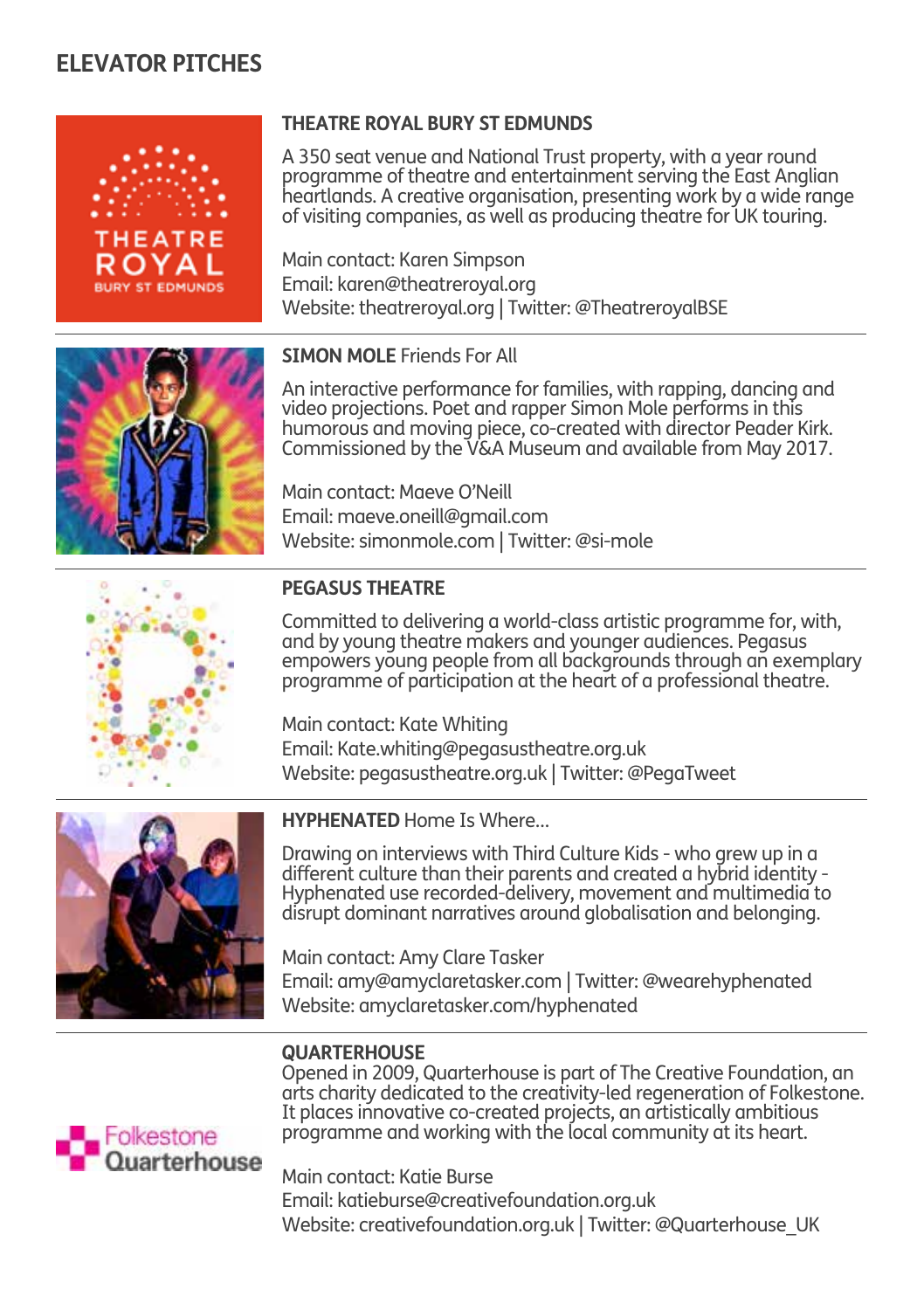![](_page_15_Picture_1.jpeg)

Pleasance Futures is committed to developing a pipeline of creative talent through scratch nights, a youth company, work-in-progress showings, awards, associate artist programmes, and programming runs for emerging companies in both London and Edinburgh.

Main contact: Heather Rose Email: heather@pleasance.co.uk Website: pleasance.co.uk | Twitter: @pleasancefuture

#### **TALES FROM WITHIN** It began with 7

**PLEASANCE FUTURES** 

Development and showcasing of 7 British writers of Iraqi, Irani, Somali, Yemeni, Syrian, Sudanese & Libyan descent. An opportunity to magnify the voices of new writers at a time when world politics affects their everyday existence.

Main contact: Firdos Ali Email: firdoswrites@gmail.com Twitter: @firdoswrites

![](_page_15_Picture_7.jpeg)

#### **NEW SLANG PRODUCTIONS** Race Today

Six BAME writers create vigniettes in response to articles they select from *Race Today*, an agitational magazine printed by the British Black Panthers in the 1970s. These are staged in everyday locations to create a provocative promenade performance.

Main contact: Tian Glasgow Email: tglasgow@gmail.com Website: newslangproductions.com | Twitter: @TianGlasgow

![](_page_15_Picture_11.jpeg)

#### **ARTS AT THE OLD FIRE STATION**

An arts centre co-habiting with the homelessness charity Crisis. The auditorium seats up to 124 and most incoming shows play for one to two nights. A reputation for good quality art aimed at adults which takes a risk, asks a question and entertains.

Main contact: Rebecca Morris Email: bookings@oldfirestation.org.uk Website: oldfirestation.org.uk| Twitter: @ArtsatOFS

![](_page_15_Picture_15.jpeg)

#### **CERTAIN BLACKS**

#### **CERTAIN BLACKS** Arts Ensemble Harlem

Aimed at supporting the growth of diverse artists working in performance, live art, music and theatre, and providing more diverse work for touring and performance across the UK and beyond. This year's festival - Rich Mix 7-10 September - is on the theme of 'Harlem'.

Main contact: Clive Lyttle Email: certain.blacks@gmail.com Website: certainblacks.com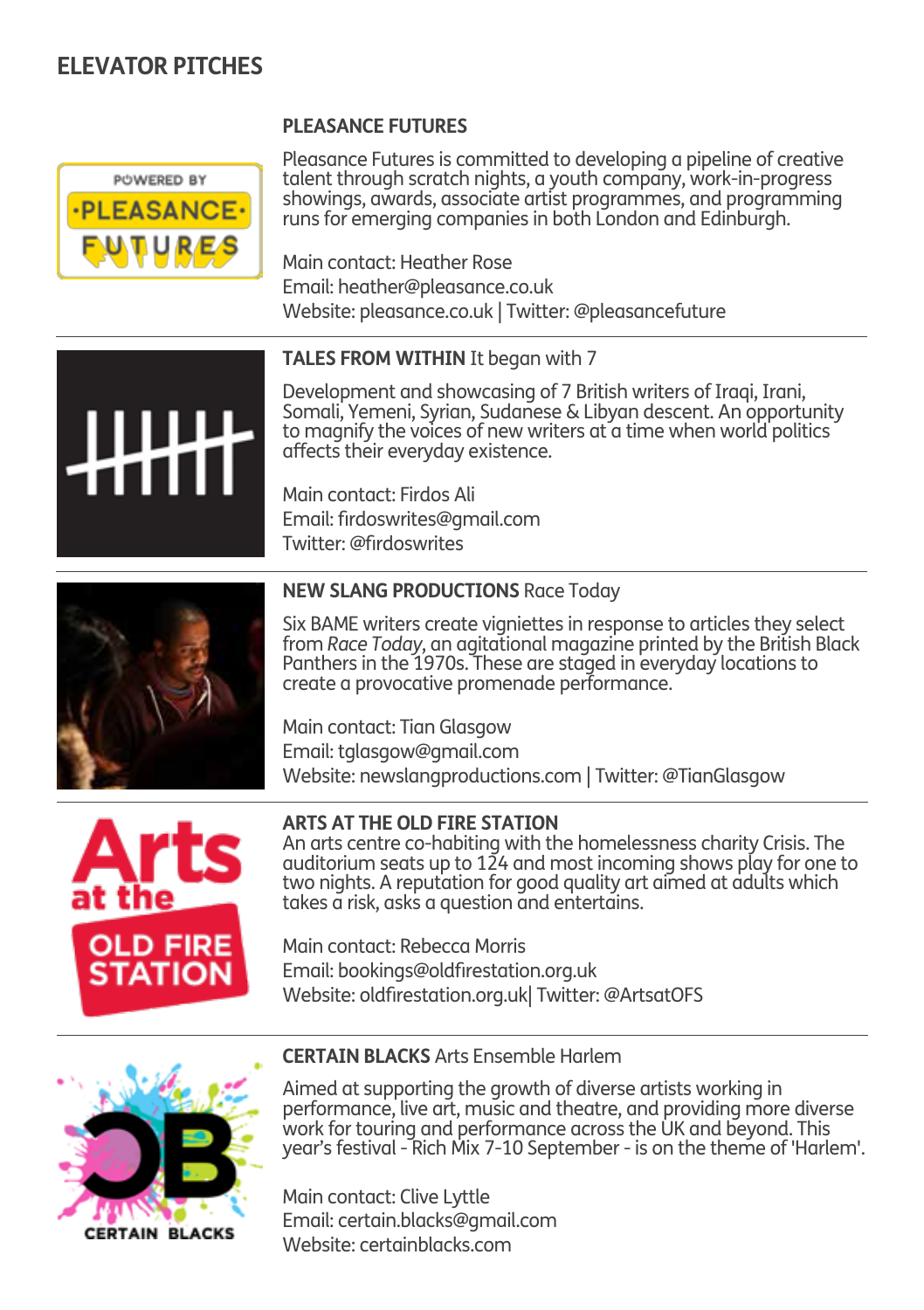#### **THE HIDDEN PROJECT** Hidden

![](_page_16_Picture_1.jpeg)

An adaptation of *Hidden*, Miriam Halahmy's acclaimed novel for young people, by playwright Vickie Donoghue (*Mudlarks*, HighTide Festival Theatre).

Alix is a 14 year old girl who lives on quiet Hayling Island. She and her new friend, Samir (the bullied Iraqi refugee boy in her class) find themselves unwittingly saving Mohammed, a drowning Iraqi man dumped by traffickers. Exploring themes of welcome, tolerance and democracy, and the social, cultural and political dilemmas of the teenagers' sheltering of an asylum seeker.

Working with Thameside Theatre, Thurrock, The Hidden Project has run research workshops with school children in Essex - with further workshops planned for Kent and Hampshire - and young refugee performers in London.

## **Contact**

Main contact: Rebecca Hayes Laughton Website: hiddenproject.co.uk

Email: rebecca@hiddenproject.co.uk Twitter: @hiddenprojectUK

## **About The Hidden Project**

![](_page_16_Picture_9.jpeg)

The Hidden Project is led by director Stuart Mullins and producer Rebecca Hayes Laughton. They have comissioned playwright Vickie Donoghue and assembled a team of young producers to develop *Hidden*; Temor Alkaisi (Iraq), Hassan Almousaoy (Iraq), and Shahd Abusalama (Palestine). The project is seeded by house and supported by Thameside Theatre, Quarterhouse, and The Spring, with funding from Counterpoint Arts and Arts Council England.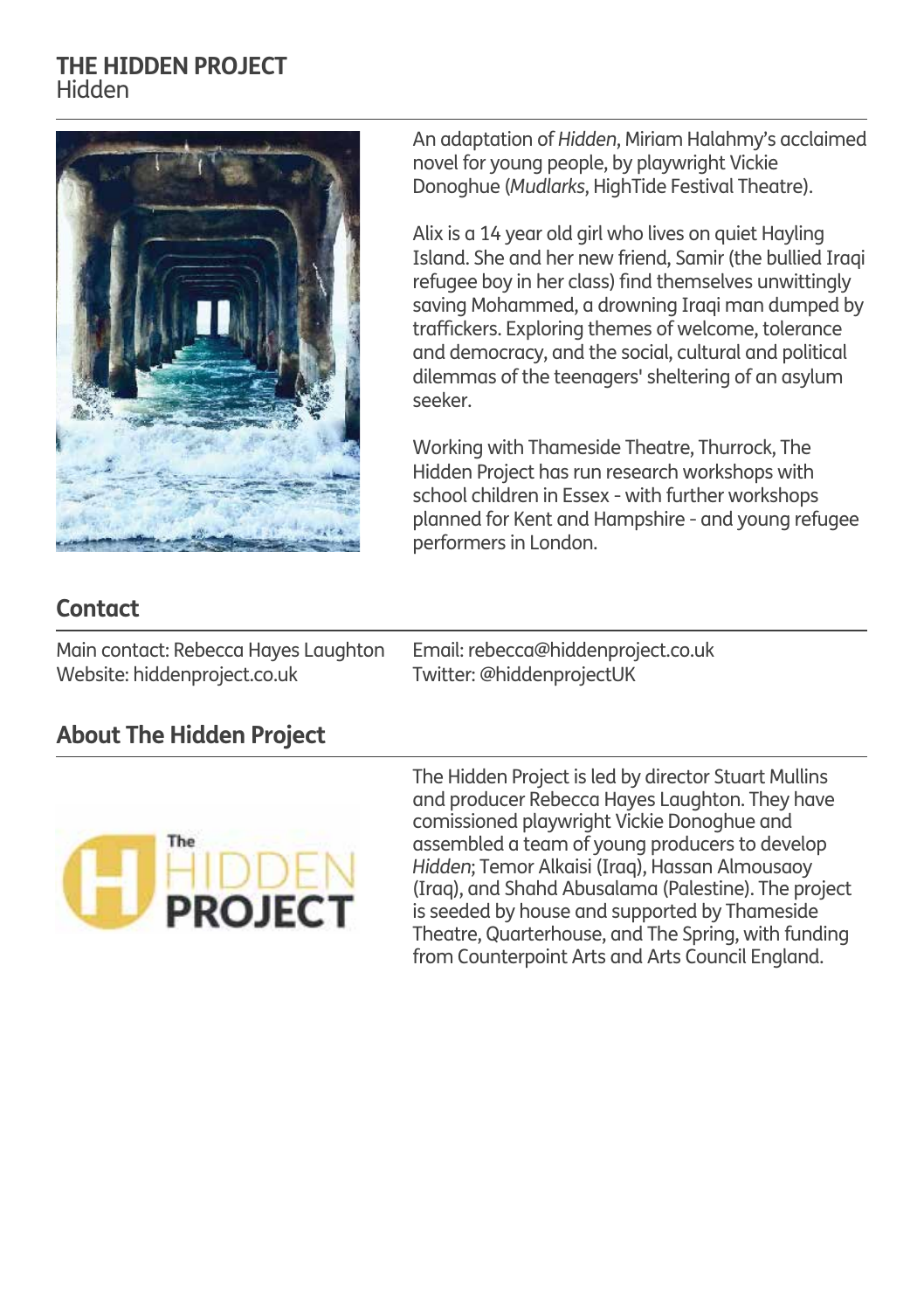## **TOLU AGBELUSI** Ilé la Wà

![](_page_17_Picture_1.jpeg)

Photo by Rob Sloetry Covell Photo by Rob Sloetry Covell *Ilé la Wà*, 'We are Home' in Yoruba, is a multi-layered play set around the central theme of immigration and identity in the UK. Four characters detained after a spot check on the streets of London unravel in the pressure-filled holding room where they are left without answers.

Based on real stories sourced through interviews, news reports and personal accounts, it has a unique story that disrupts basic definitions of home and plunges the audience into an emotional roller coaster delivered in a perfect marriage of poetry and theatre that breathes new life into a universal theme.

*"...there is a brutal honesty here that cannot, should not, will not be stifled. Let's start the movement,* Ilé la Wà *needs to return."*

A Younger Theatre

## **Contact**

Main contact: Tolu Agbelusi Website: whenifindhome.com Email: whenifindhome@gmail.com Twitter: @ToluAgbelusi

## **About Tolu Agbelusi**

![](_page_17_Picture_11.jpeg)

Tolu Agbelusi is a Nigerian British poet, playwright, performer and lawyer with a gentle but powerful voice full of subtle emotion that cuts deep.

As an immigrant who has lived on several continents, Agbelusi has a particular interest in exploring narratives about ethnic minority cultures that aren't often represented in popular culture beyond set stories.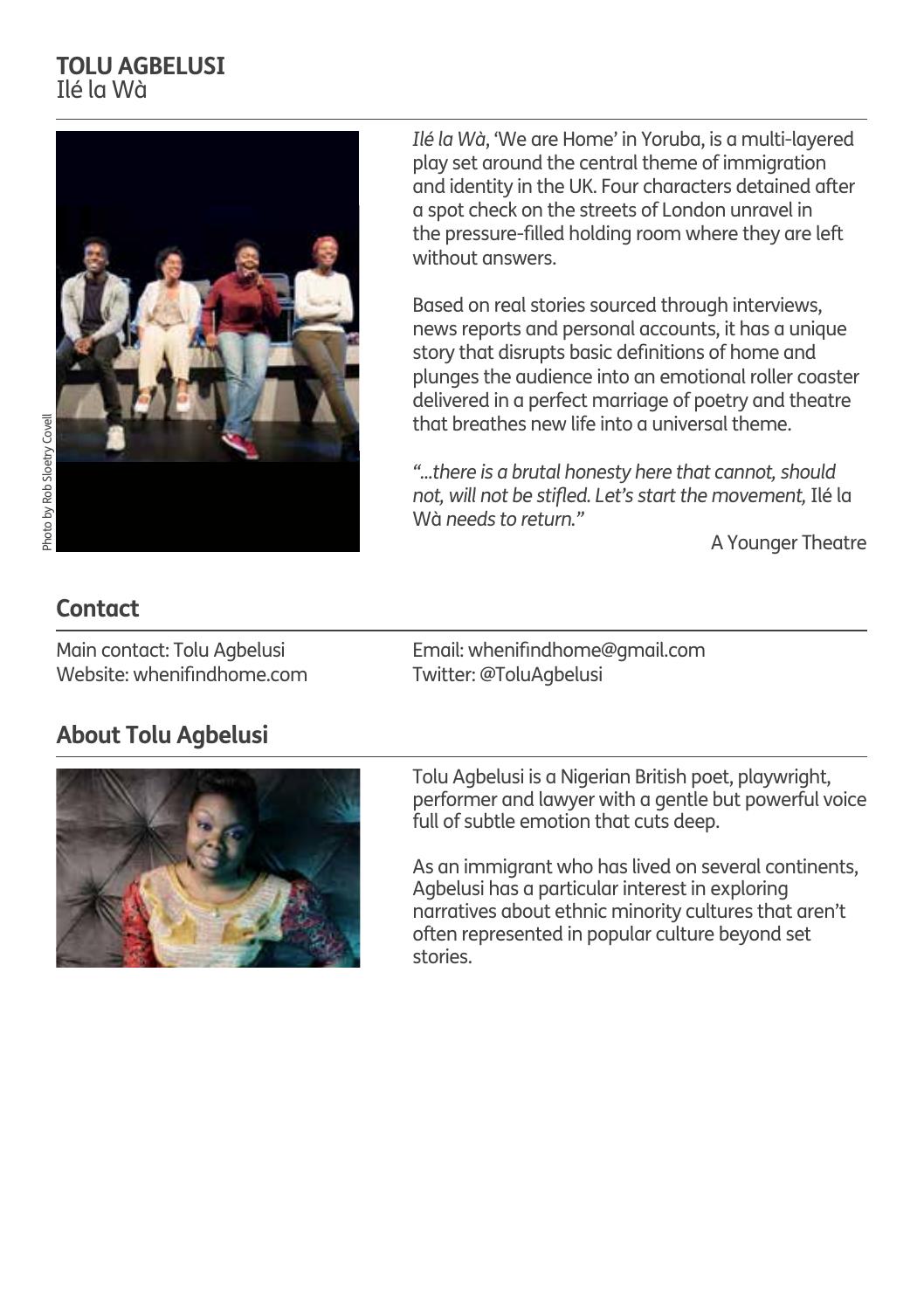## **SHERYL HILL and SHIPS IN THE NIGHT** Sheryl Talks Obesity

![](_page_18_Picture_1.jpeg)

This new devised theatre production will interrogate the complexities of obesity and how weight loss is promoted within the UK. Told through the eyes of a 'very obese' woman, *Sheryl Talks Obesity* is driven by the need for this conversation to become much kinder within society.

Obesity is frequently promoted as an easy thing to fix: eat less, move more. Over the next eighteen months, 19st Sheryl Hill will train for a marathon, the *Three Peaks Challenge* and cycling from Land's End to John O'Groats to test that very theory.

Over the same period, Sheryl will exlpore the complexities of this troubling epidemic and probe why, if we need to lose weight for our health, is it the most uninspiring conversation going?

## **Contact**

Main contact: Sheryl Hill Website: sitntheatre.wordpress.com Email: shipsinthenighttheatre@gmail.com Twitter: @SITNTheatre

## **About Sheryl Hill**

![](_page_18_Picture_9.jpeg)

Sheryl Hill is Artistic Director of Ships in the Night theatre company.

There are things happening within society that Sheryl doesn't understand. She makes work to dissect, digest and make sense of them. She (frequently) doesn't know, or have an answer but through her work, aims to create a platform in which we can challenge, educate and provoke a vigorous and informed debate.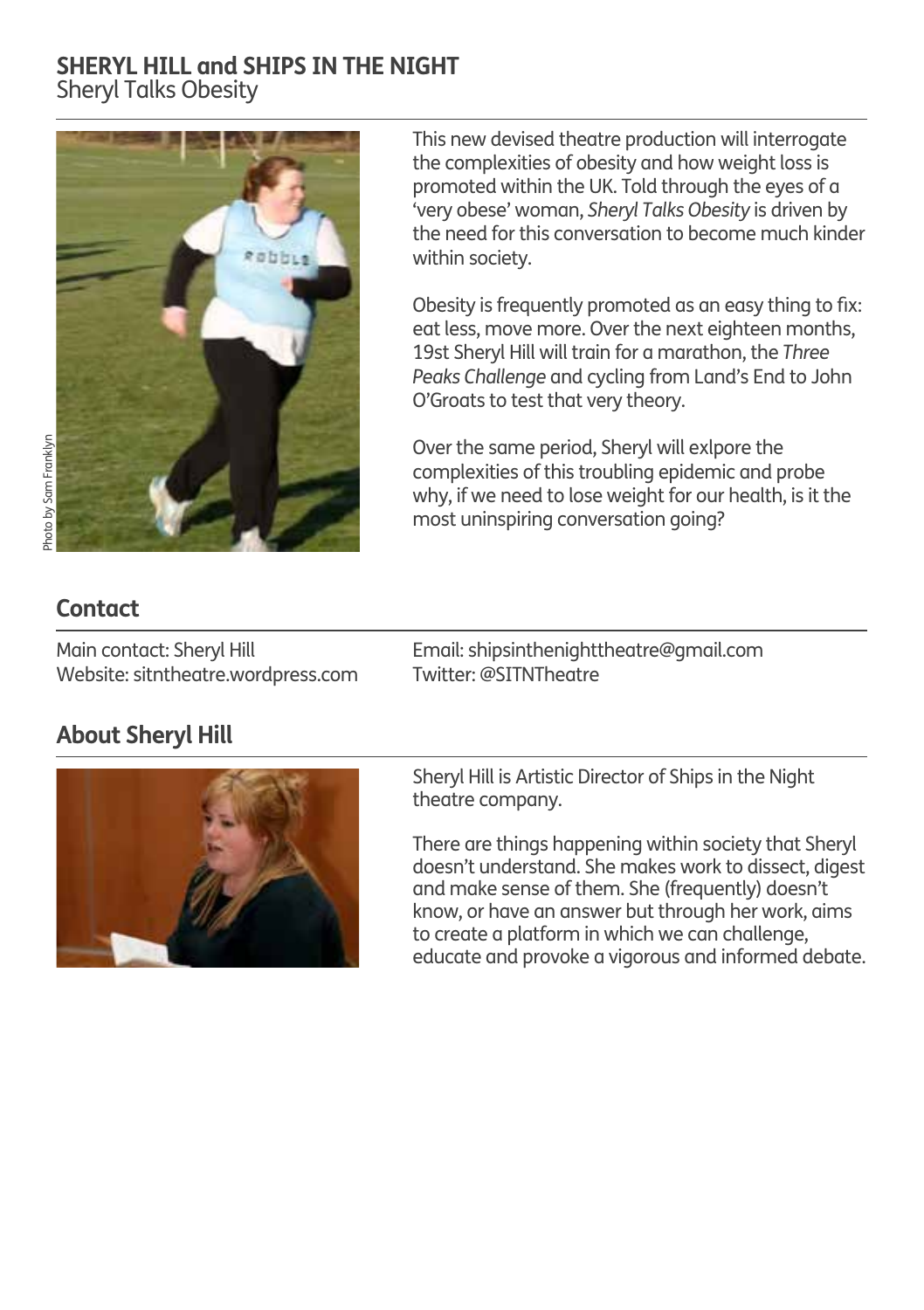## **OUTSPOKEN ARTS** #ReGeneration

![](_page_19_Picture_1.jpeg)

noto by Ellie Laycock Photo by Ellie Laycock

Activism and individualism collide over soya lattes, jerk chicken, planning applications and pop-up vintage shops. Welcome to Brixton.

An hilarious and devastating exploration of gentrification, *#ReGeneration* is a multimedia theatre piece about the fight for 'home' on an estate that's scheduled for demolition. A stroy about what happens to a community when it is under threat.

Supported by Ovalhouse and Arts Council England, Outspoken Arts engaged with Brixton's diverse communities to hear their stories, and interviewed experts, councillors and housing providers. *#ReGeneration* draws on this material to examine the relationship between councils and developers, the role of artists, the sudden mixing (or not) of classes, and the clash and cohesion of different 'tribes'.

## **Contact**

Main contact: Endy Mckay Website: outspokenarts.com Email: endy@outspokenarts.com Twitter: @outspokenarts

## **About Outspoken Arts**

![](_page_19_Picture_10.jpeg)

Formed in 2011 by professional actors Chetna Pandya and Endy Mckay, Outspoken Arts believes that everyone has the right to 'be outspoken', and uses the arts to respond to social issues and create change.

Outspoken Arts has successfully led community and youth theatre projects and continues to be commissioned by leading theatre organisations such as the Barbican and the Tricycle.

## **Other projects**

![](_page_19_Picture_14.jpeg)

#### **Eve (working title)**

The theatre becomes court, the audience become jury as Eve takes the stand: "Proven beyond reasonable doubt, my dear. Truth has nothing to do with it."

Only 5.7% of all reported rape cases result in a conviction. *Eve* will explore why these shocking figures are so low and what victim, judge and jury really face during a sex trial in Britain.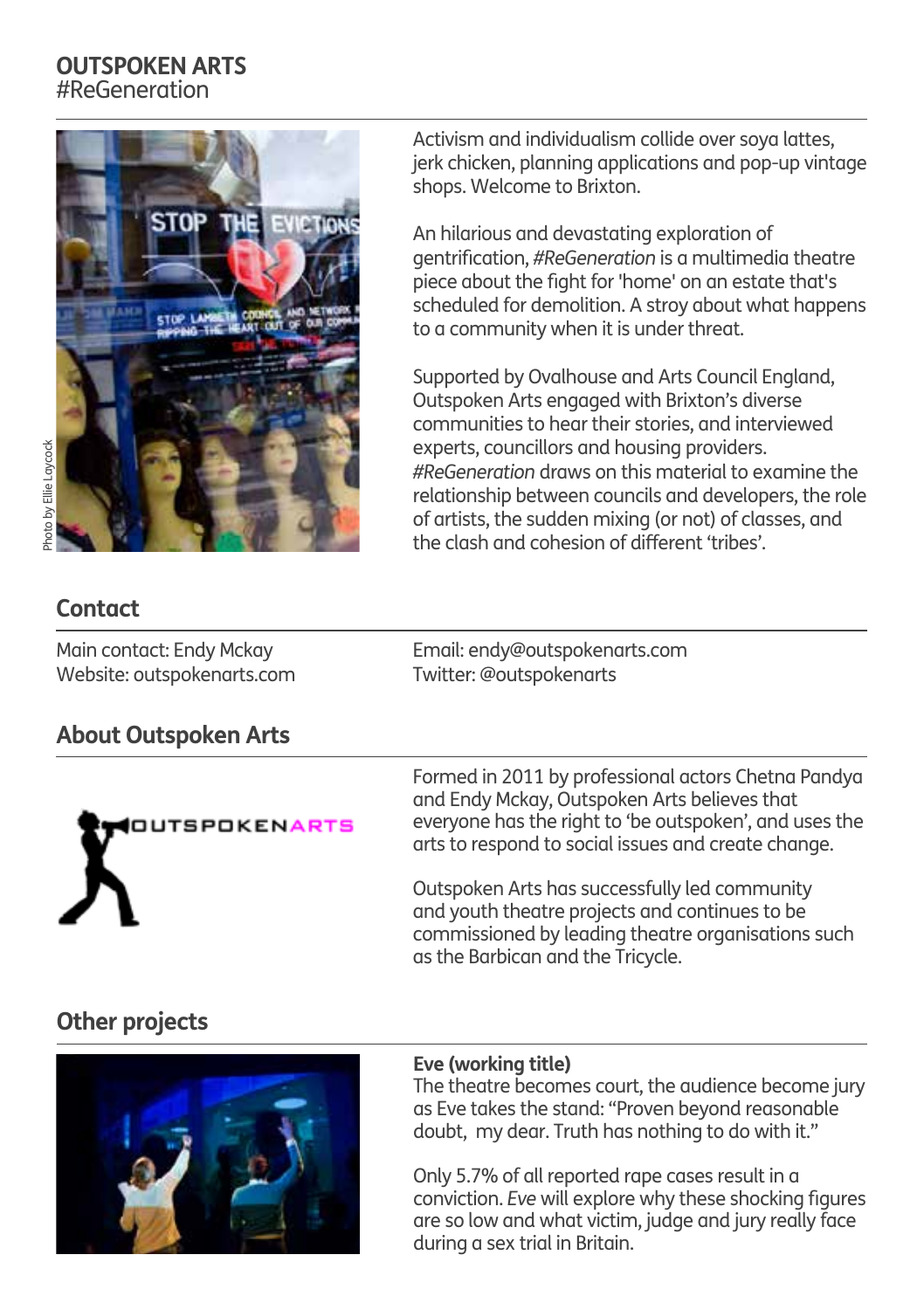#### **JUSTICE IN MOTION** Contained

![](_page_20_Picture_1.jpeg)

hoto by Ben Johnston Photo by Ben Johnston *Contained* is a dynamic, entertaining, thoughtprovoking, and visually striking piece of physical theatre. Based on Joakim Daun's play *Pecking Order*, *Contained* uses the analogy of birds to question public perception and response to migration, and came out of a collaboration with academics aimed at creating new dialogues on human migration.

The set is a transparent shipping container and is the visual and metaphorical centre of the piece; representing the means of transport for many migrants trying to get to Europe. It stands for trade and entrepreneurship and the economy that lies behind the migration industry. It also evokes the despair that leads people to step into a container and the frightening and dangerous journey that ensues, as well as the courage it takes to pick up your life and begin it again somewhere else.

## **Contact**

Main contact: Anja Meinhardt Website: justiceinmotion.co.uk

**About Justice in Motion**

![](_page_20_Picture_8.jpeg)

Email: anja@justiceinmotion.co.uk Twitter: @ JusticeMotion

Justice in Motion was set up in 2013 by Anja Meinhardt and is the current resident EVOLVE company at Oxford Playhouse. The company raises awareness and inspires action through captivating performances, workshops, and talks. The work is a compelling mixture of physical theatre, dance, music, spoken word, and film: entertaining, sometimes humorous, and always thought-provoking.

## **Other projects**

![](_page_20_Picture_12.jpeg)

#### **Bound**

Inspired by true accounts of human trafficking, *Bound* is a compelling and thought-provoking tale of dreams and broken promises, of hope, optimism, and resilience in the face of harrowing circumstances.

Driven by the desire for a brighter future, three people unknowingly take the biggest gamble of their lives, their story is one of strength in the face of adversity.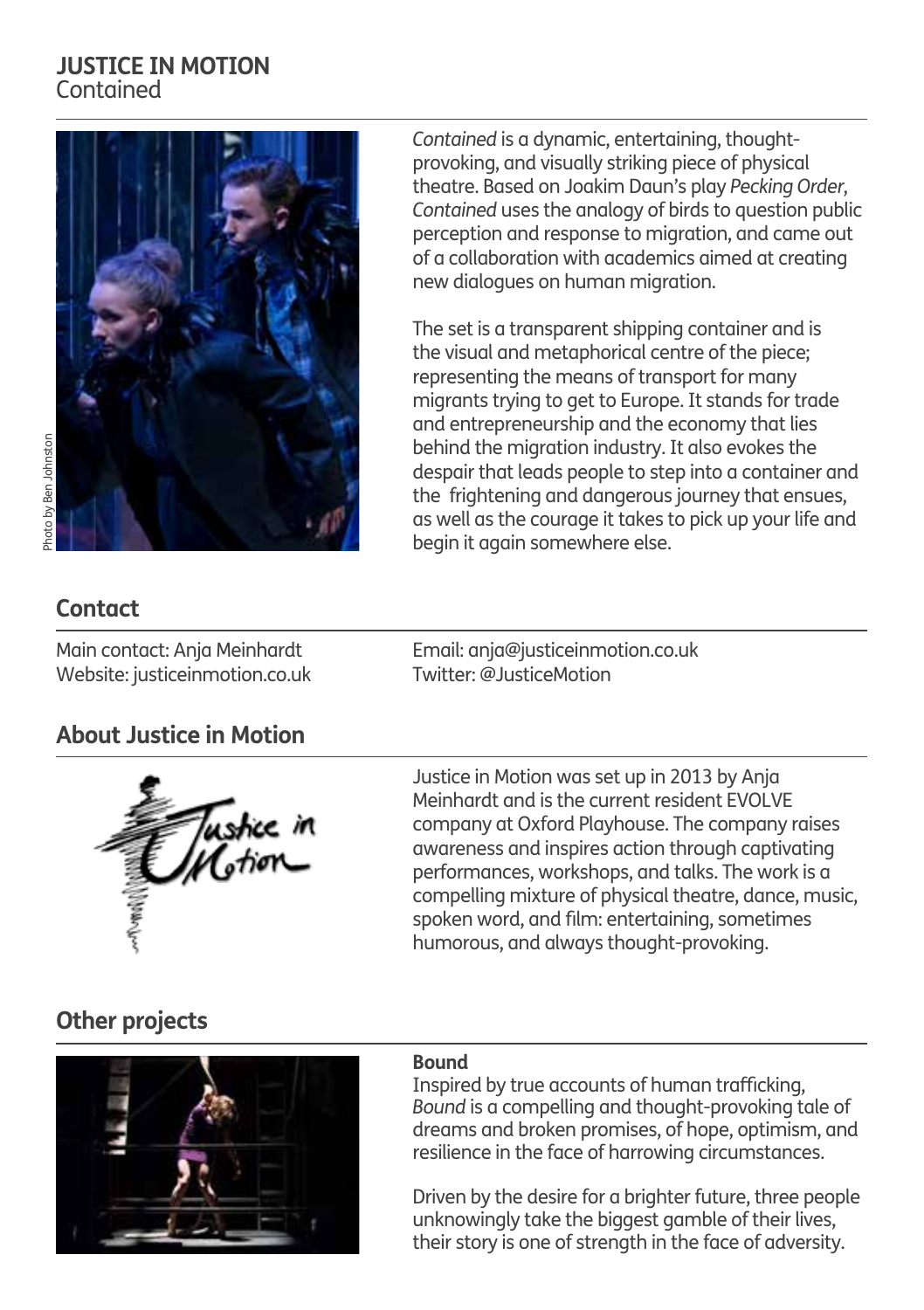![](_page_21_Picture_1.jpeg)

### **TRINITY CENTRE**

East Bristol's Trinity Centre is a much-loved landmark and a hub of contemporary theatre, dance and music that helps to connect artists and audiences in new and unexpected ways. Trinity also hosts a number of artist residencies throughout the year.

Main contact: Fergus Evans Email: Fergus@3ca.org.uk Website: 3ca.org.uk | Twitter: @trinitybristol

#### **THE WOODVILLE**

![](_page_21_Picture_6.jpeg)

The Woodville in Gravesend has a 650 seat auditorium and 180 seat studio. The venue's creative programme aims to address the challenge of being commercially viabile, whilst presenting a varied and enriching calendar of entertainment and supporting new work.

THE WOODVILLE

Main contact: Mandy Hare Email: mandy.hare@gravesham.gov.uk Website: woodville.co.uk | Twitter: @thewoodville

![](_page_21_Picture_10.jpeg)

#### **SHAMSER SINHA** The Rocket

Mekdes is 10, Ari is 7. They are orphaned, unaccompanied asylum seekers from Ethiopia, seeking the love of a family and security of a home in the rural outskirts of a Suffolk market town. A play for 7-11 year olds, with puppetry and music, aimed at regional venues.

Main contact: Shamser Sinha Email: shamsers@yahoo.co.uk Website: casarotto.co.uk/client/shamser-sinha-15534

#### **UNTOLD** The Scar Test

![](_page_21_Picture_15.jpeg)

A play about life inside Yarls Wood Immigration Removal Centre. Drawing on interviews with Befrienders, solicitors, mental health nurses, centre officers, and the detainees themselves, *The Scar Test* incorporates physical theatre, multiple languages and humour.

Main contact: Alison Holder Email: producer.untoldarts@gmail.com Website: untoldarts.co.uk

![](_page_21_Picture_18.jpeg)

#### **EM FORSTER THEATRE**

Based within an independent school, the venue has a 370 seat auditorium and a 90 seat studio. Most visiting shows do single nights in the main house but longer runs are possible in the studio, and the theatre is keen to work with companies to develop work in that space.

Main contact: Kat Portman Email: krp@tonbridge-school.org Website: tonbridge-school.org | Twitter: @emftheatre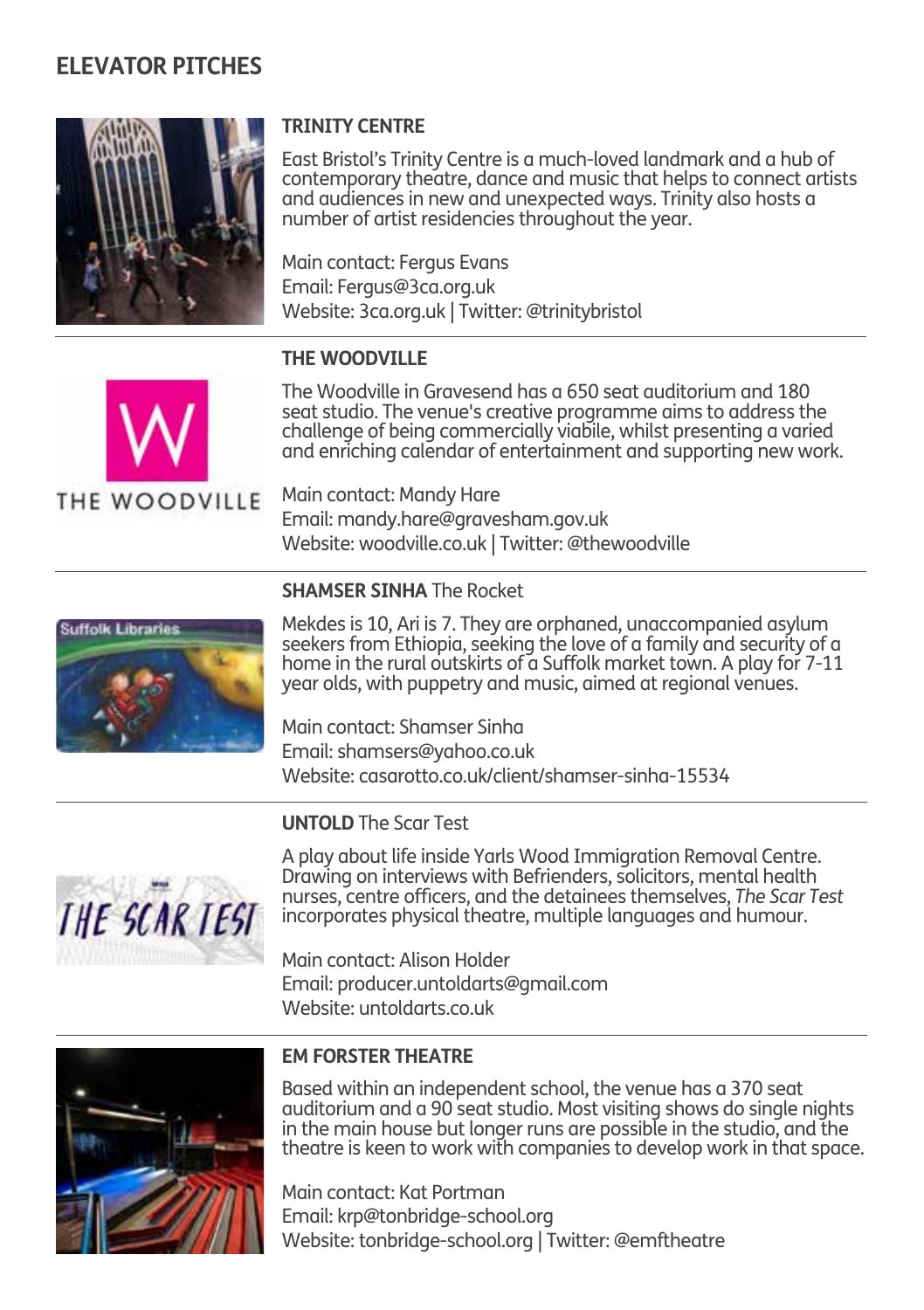#### **ARTS AT STOWE**

![](_page_22_Picture_2.jpeg)

Arts at Stowe is a new initiative from Stowe School to develop the profile and provision of the arts. Part of the school and historical house with a remit to engage the wider public, the programme features theatre, music, art exhibitions, workshops and residencies.

Main contact: Deborah Clarke Email: deborah.clarke@stowe.co.uk Website: stowe.co.uk | Twitter: @artsstowe

![](_page_22_Picture_5.jpeg)

**LETTIE PRECIOUS** The Wind that Sweeps Away the Dust

In an attempt to save his marriage, Jacob takes his English wife Gwen to Zimbabwe under the pretence of a holiday. What she doesn't know is that he is about to reveal a sinister past that will either bring them together or tear them apart; his true identity.

Main contact: Lettie Precious Email: l.precious@hotmail.com Twitter: @LettiePrecious

![](_page_22_Picture_9.jpeg)

#### **GREENWICH AND LEWISHAM YOUNG PEOPLE'S THEATRE**

Based at Tramshed, Woolwich, GLYPT specialises in making work for and with young people. GLYPT is currently producing, *Jump Out of Skin*, through its Progression programme, which offers training to young people aged 18-25 who are unable to access traditional routes.

Main contact: Tony Casement Email: tony@glypt.co.uk Website: glypt.co.uk | Twitter: @GLYPTatTramshed

#### **THE THEATRE CHIPPING NORTON**

![](_page_22_Picture_14.jpeg)

A feisty producing theatre in the heart of the Cotswolds, the venue is a theatre, cinema, gallery and concert hall. The cause and subject of arguments, debates, acclaim and affection, The Theatre is not a 'Little Theatre' but an eccentric one that likes to make a big noise.

Main contact: Emily Moseley Email: emily@chippingnortontheatre.com Website: chippingnortontheatre.com | Twitter: @ChippyTheatre

![](_page_22_Picture_17.jpeg)

#### **TAKE THE SPACE** The Engine Room

Take the Space creates opportunities for Black talent to flourish; responding to ideas and passion to make work happen. The Engine Room is a planned initiative, offering seed funding, salons and venue partnerships to develop Black work across a range of disciplines.

Main contact: Jenny Williams Email: jenny@takethespace.com Website: takethespace.com | Twitter: @jennyspacer